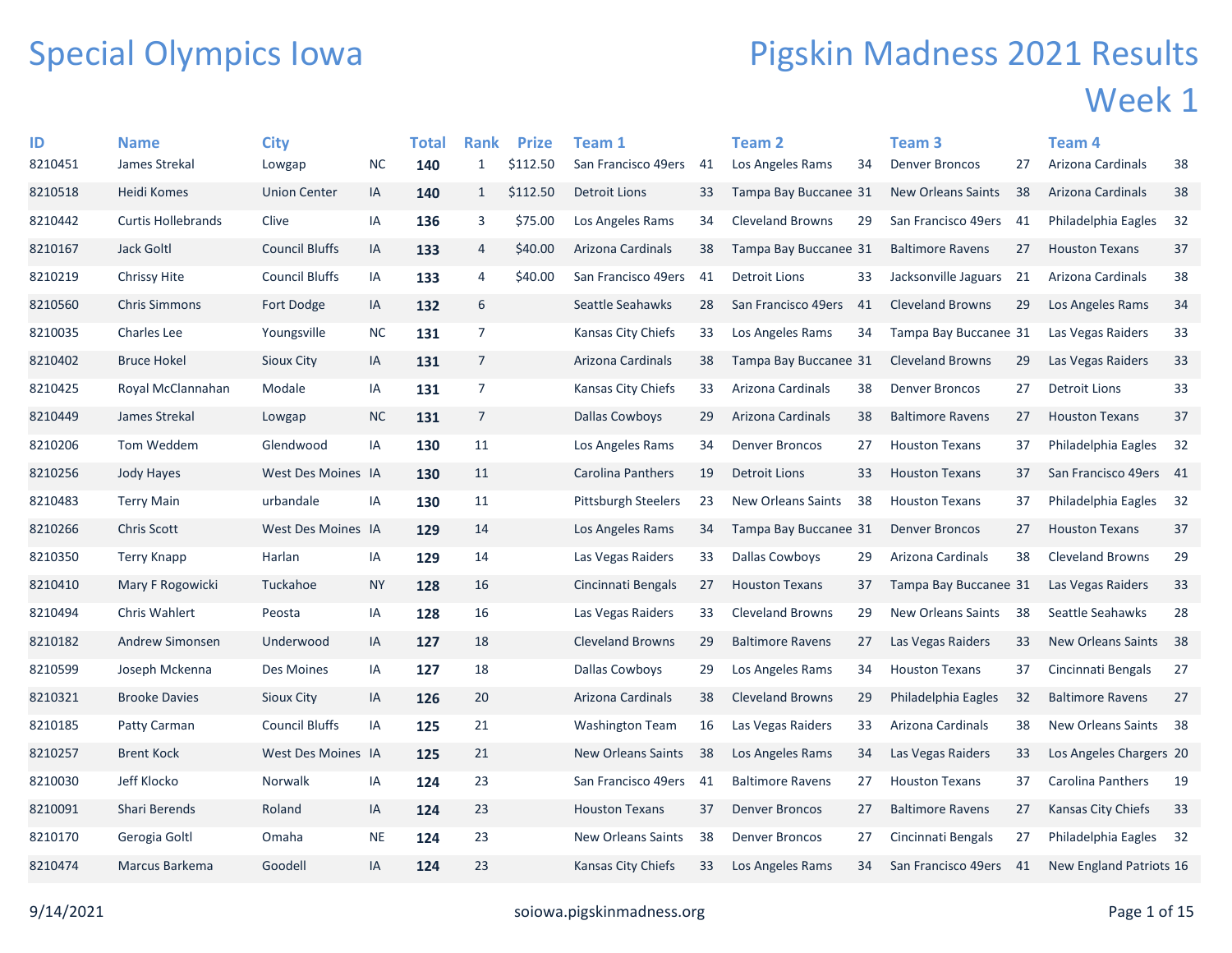| ID                 | <b>Name</b><br>Charlie Sovich | <b>City</b><br>West Des Moines IA |           | <b>Total</b> | <b>Rank</b><br>27 | <b>Prize</b> | Team 1<br><b>Cleveland Browns</b> | 29  | <b>Team 2</b><br>San Francisco 49ers | 41 | Team <sub>3</sub><br><b>Houston Texans</b> | 37  | Team 4<br><b>Washington Team</b> |          |
|--------------------|-------------------------------|-----------------------------------|-----------|--------------|-------------------|--------------|-----------------------------------|-----|--------------------------------------|----|--------------------------------------------|-----|----------------------------------|----------|
| 8210004<br>8210049 | Dyaln Spurr                   | Norwalk                           | IA        | 123          | 27                |              | Jacksonville Jaguars              | 21  | <b>Houston Texans</b>                | 37 | <b>Baltimore Ravens</b>                    | 27  | Arizona Cardinals                | 16<br>38 |
|                    |                               |                                   |           | 123          |                   |              |                                   |     |                                      |    |                                            |     |                                  |          |
| 8210095            | Dave Baldus                   | Ames                              | IA        | 123          | 27                |              | <b>Baltimore Ravens</b>           | 27  | Detroit Lions                        | 33 | Tampa Bay Buccanee 31                      |     | Philadelphia Eagles              | 32       |
| 8210223            | James Grimes                  | Altoona                           | IA        | 123          | 27                |              | <b>Dallas Cowboys</b>             | 29  | Seattle Seahawks                     | 28 | <b>Detroit Lions</b>                       | 33  | <b>Kansas City Chiefs</b>        | 33       |
| 8210224            | James Grimes                  | Altoona                           | IA        | 123          | 27                |              | <b>Indianapolis Colts</b>         | 16  | Tampa Bay Buccanee 31                |    | <b>New Orleans Saints</b>                  | 38  | Arizona Cardinals                | 38       |
| 8210435            | <b>Suzanne Dittmer</b>        | Des Moines                        | IA        | 123          | 27                |              | Los Angeles Chargers 20           |     | <b>Dallas Cowboys</b>                | 29 | San Francisco 49ers                        | 41  | <b>Detroit Lions</b>             | 33       |
| 8210327            | Doug Tilson                   | Plattsmouth                       | <b>NE</b> | 122          | 33                |              | San Francisco 49ers               | -41 | Philadelphia Eagles                  | 32 | Las Vegas Raiders                          | 33  | <b>Buffalo Bills</b>             | 16       |
| 8210472            | Jeffery Jones                 | Cedar Falls                       | IA        | 122          | 33                |              | Las Vegas Raiders                 | 33  | San Francisco 49ers                  | 41 | Los Angeles Chargers 20                    |     | Seattle Seahawks                 | 28       |
| 8210501            | Cher Towey                    | Waukee                            | IA        | 122          | 33                |              | Chicago Bears                     | 14  | <b>Houston Texans</b>                | 37 | <b>Detroit Lions</b>                       | 33  | Arizona Cardinals                | 38       |
| 8210527            | <b>Beth Burnett</b>           | Horseshoe Bend                    | AR        | 122          | 33                |              | Seattle Seahawks                  | 28  | Los Angeles Chargers 20              |    | San Francisco 49ers                        | -41 | <b>Kansas City Chiefs</b>        | 33       |
| 8210036            | Charles Lee                   | Youngsville                       | <b>NC</b> | 121          | 37                |              | <b>Houston Texans</b>             | 37  | Arizona Cardinals                    | 38 | Carolina Panthers                          | 19  | <b>Baltimore Ravens</b>          | 27       |
| 8210549            | Lisa Rusk                     | Colfax                            | IA        | 121          | 37                |              | New England Patriots 16           |     | Detroit Lions                        | 33 | Los Angeles Rams                           | 34  | New Orleans Saints               | 38       |
| 8210558            | <b>Austin Myers</b>           | Adel                              | IA        | 121          | 37                |              | <b>New York Giants</b>            | 13  | Detroit Lions                        | 33 | <b>Houston Texans</b>                      | 37  | Arizona Cardinals                | 38       |
| 8210006            | Charlie May                   | West Des Moines IA                |           | 120          | 40                |              | Miami Dolphins                    | 17  | <b>Houston Texans</b>                | 37 | Los Angeles Rams                           | 34  | Philadelphia Eagles              | 32       |
| 8210038            | <b>Troy Vroegh</b>            | <b>Norwalk</b>                    | IA        | 120          | 40                |              | New York Jets                     | 14  | San Francisco 49ers                  | 41 | <b>New Orleans Saints</b>                  | 38  | <b>Denver Broncos</b>            | 27       |
| 8210146            | <b>Rich Bader</b>             | Omaha                             | <b>NE</b> | 120          | 40                |              | Miami Dolphins                    | 17  | Los Angeles Rams                     | 34 | Arizona Cardinals                          | 38  | Tampa Bay Buccanee 31            |          |
| 8210184            | Dorothy Kalar                 | <b>Council Bluffs</b>             | IA        | 120          | 40                |              | Kansas City Chiefs                | 33  | Las Vegas Raiders                    | 33 | Miami Dolphins                             | 17  | <b>Houston Texans</b>            | 37       |
| 8210318            | Dylan Grimsley                | Sioux City                        | IA        | 120          | 40                |              | <b>Pittsburgh Steelers</b>        | 23  | Tampa Bay Buccanee 31                |    | Seattle Seahawks                           | 28  | New Orleans Saints               | 38       |
| 8210456            | Janett Barrett                | <b>Rockwell City</b>              | IA        | 120          | 40                |              | <b>Houston Texans</b>             | 37  | <b>Washington Team</b>               | 16 | <b>Cleveland Browns</b>                    | 29  | New Orleans Saints               | 38       |
| 8210477            | Marcus Barkema                | Goodell                           | IA        | 120          | 40                |              | <b>Detroit Lions</b>              | 33  | Tampa Bay Buccanee 31                |    | Philadelphia Eagles                        | 32  | <b>Minnesota Vikings</b>         | 24       |
| 8210557            | <b>Austin Myers</b>           | Adel                              | IA        | 120          | 40                |              | Arizona Cardinals                 | 38  | Detroit Lions                        | 33 | Las Vegas Raiders                          | 33  | <b>Washington Team</b>           | 16       |
| 8210561            | <b>Chris Simmons</b>          | Fort Dodge                        | IA        | 120          | 40                |              | Cincinnati Bengals                | 27  | Carolina Panthers                    | 19 | San Francisco 49ers                        | 41  | Las Vegas Raiders                | 33       |
| 8210046            | <b>Greg Staples</b>           | Norwalk                           | IA        | 119          | 49                |              | <b>Buffalo Bills</b>              | 16  | <b>New Orleans Saints</b>            | 38 | Las Vegas Raiders                          | 33  | Philadelphia Eagles              | 32       |
| 8210428            | Timothy Lynch                 | <b>JOHNSTON</b>                   | IA        | 119          | 49                |              | Cincinnati Bengals                | 27  | Philadelphia Eagles                  | 32 | <b>Denver Broncos</b>                      | 27  | <b>Detroit Lions</b>             | 33       |
| 8210492            | Rebecca Rader                 | Moville                           | IA        | 119          | 49                |              | Las Vegas Raiders                 | 33  | Jacksonville Jaguars                 | 21 | Los Angeles Rams                           | 34  | Tampa Bay Buccanee 31            |          |
| 8210308            | James Cunningham              | Sioux City                        | IA        | 118          | 52                |              | Tampa Bay Buccanee 31             |     | Philadelphia Eagles                  | 32 | <b>Denver Broncos</b>                      | 27  | Seattle Seahawks                 | 28       |
| 8210311            | John Sanders Jr               | Lawton                            | IA        | 118          | 52                |              | Los Angeles Rams                  | 34  | <b>Denver Broncos</b>                | 27 | San Francisco 49ers 41                     |     | New England Patriots 16          |          |
| 8210404            | <b>Stephanie Campbell</b>     | <b>Chagrin Falls</b>              | OH        | 118          | 52                |              | <b>Houston Texans</b>             | 37  | Los Angeles Rams                     | 34 | San Francisco 49ers                        | 41  | Atlanta Falcons                  | 6        |
| 8210508            | Martin Benda                  | Farley                            | IA        | 118          | 52                |              | <b>Houston Texans</b>             | 37  | Los Angeles Chargers 20              |    | Kansas City Chiefs                         | 33  | Seattle Seahawks                 | 28       |
| 8210582            | <b>Brady Oldag</b>            | Cedar Falls                       | IA        | 118          | 52                |              | New Orleans Saints                | 38  | Indianapolis Colts                   | 16 | Las Vegas Raiders                          | 33  | Tampa Bay Buccanee 31            |          |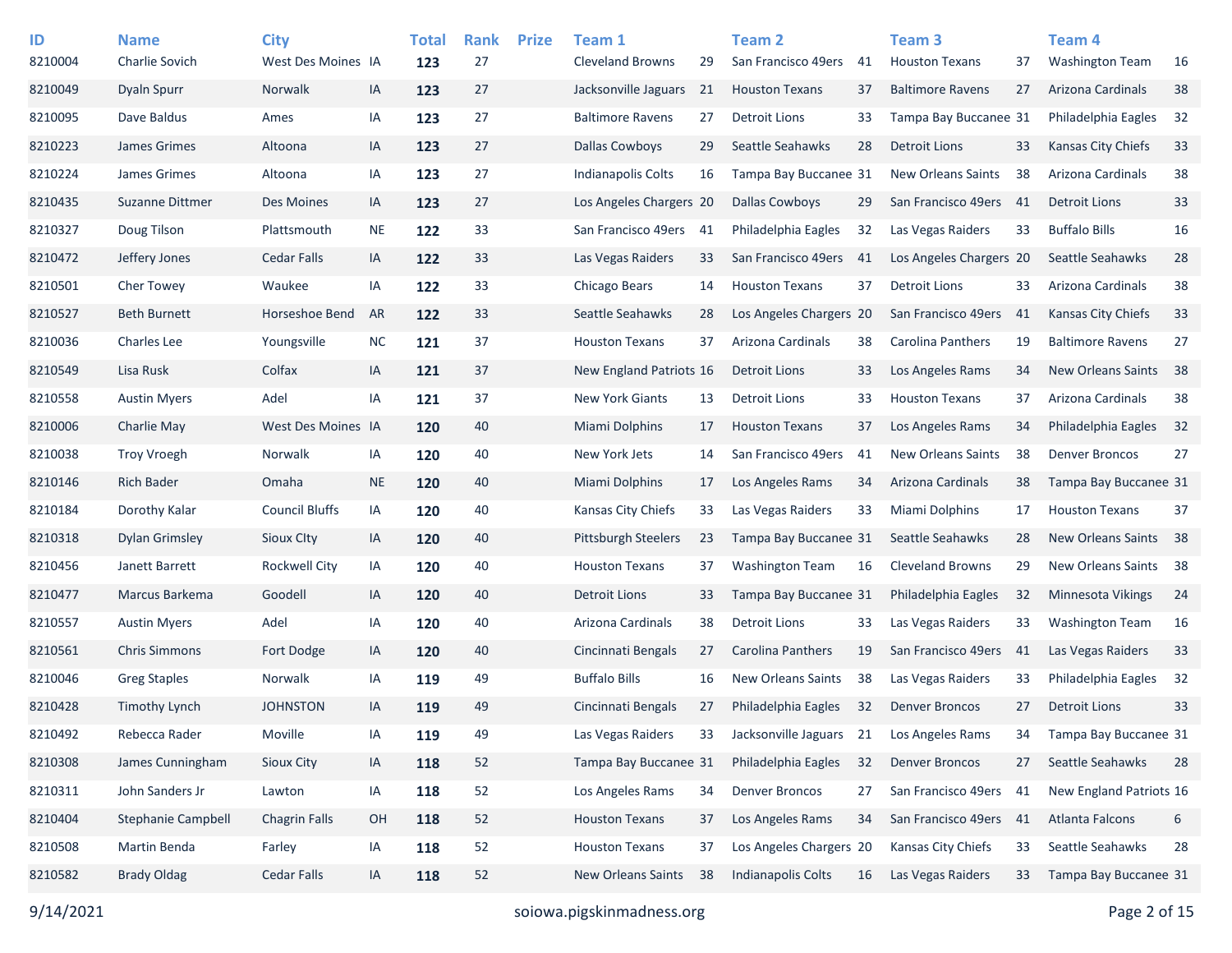| ID<br>8210171 | <b>Name</b><br><b>Beverly Wise</b> | <b>City</b><br><b>Council Bluffs</b> |                 | <b>Total</b> | <b>Rank</b><br>57 | <b>Prize</b> | Team 1<br><b>New Orleans Saints</b> | 38 | Team 2<br>Jacksonville Jaguars | 21 | Team <sub>3</sub><br><b>Denver Broncos</b> | 27 | <b>Team 4</b><br>Tampa Bay Buccanee 31 |    |
|---------------|------------------------------------|--------------------------------------|-----------------|--------------|-------------------|--------------|-------------------------------------|----|--------------------------------|----|--------------------------------------------|----|----------------------------------------|----|
| 8210340       | Donna Bares                        | <b>Sturgis</b>                       | IA<br><b>SD</b> | 117<br>117   | 57                |              | San Francisco 49ers                 | 41 | <b>Dallas Cowboys</b>          | 29 | Chicago Bears                              | 14 | <b>Kansas City Chiefs</b>              | 33 |
| 8210073       | George Wang                        |                                      |                 |              | 59                |              |                                     |    | <b>New Orleans Saints</b>      |    | <b>Pittsburgh Steelers</b>                 | 23 | Jacksonville Jaguars 21                |    |
|               |                                    | Ames                                 | IA              | 116          |                   |              | Los Angeles Rams                    | 34 |                                | 38 |                                            |    |                                        |    |
| 8210181       | <b>Kirsten Davis</b>               | <b>Council Bluffs</b>                | IA              | 116          | 59                |              | Arizona Cardinals                   | 38 | <b>Kansas City Chiefs</b>      | 33 | <b>Dallas Cowboys</b>                      | 29 | New England Patriots 16                |    |
| 8210261       | Jim Barrett                        | West Des Moines IA                   |                 | 116          | 59                |              | Philadelphia Eagles                 | 32 | Cincinnati Bengals             | 27 | Kansas City Chiefs                         | 33 | <b>Minnesota Vikings</b>               | 24 |
| 8210325       | <b>Brad Bollinger</b>              | Sioux City                           | IA              | 116          | 59                |              | Kansas City Chiefs                  | 33 | Las Vegas Raiders              | 33 | <b>Tennessee Titans</b>                    | 13 | <b>Houston Texans</b>                  | 37 |
| 8210503       | Jessica Goerge                     | Dubuque                              | IA              | 116          | 59                |              | <b>Cleveland Browns</b>             | 29 | Jacksonville Jaguars           | 21 | <b>Houston Texans</b>                      | 37 | <b>Dallas Cowboys</b>                  | 29 |
| 8210269       | Jody Hayes                         | West Des Moines IA                   |                 | 115          | 64                |              | <b>Detroit Lions</b>                | 33 | Minnesota Vikings              | 24 | <b>Houston Texans</b>                      | 37 | Jacksonville Jaguars 21                |    |
| 8210310       | Jim Clark                          | Sioux City                           | IA              | 115          | 64                |              | Tampa Bay Buccanee 31               |    | New York Jets                  | 14 | <b>Houston Texans</b>                      | 37 | Las Vegas Raiders                      | 33 |
| 8210454       | Jody Erion                         | Farley                               | IA              | 115          | 64                |              | <b>Houston Texans</b>               | 37 | <b>Kansas City Chiefs</b>      | 33 | <b>Dallas Cowboys</b>                      | 29 | <b>Buffalo Bills</b>                   | 16 |
| 8210468       | <b>Phillip Strekal</b>             | Albany                               | OH              | 115          | 64                |              | New Orleans Saints                  | 38 | Detroit Lions                  | 33 | Minnesota Vikings                          | 24 | Los Angeles Chargers 20                |    |
| 8210013       | Michael Moore                      | West Des Moines IA                   |                 | 114          | 68                |              | Las Vegas Raiders                   | 33 | <b>Buffalo Bills</b>           | 16 | Cincinnati Bengals                         | 27 | New Orleans Saints                     | 38 |
| 8210291       | <b>Mark Miller</b>                 | Ames                                 | IA              | 114          | 68                |              | Dallas Cowboys                      | 29 | <b>Cleveland Browns</b>        | 29 | Carolina Panthers                          | 19 | <b>Houston Texans</b>                  | 37 |
| 8210409       | <b>Michael Gittings</b>            | Lomax                                | IL.             | 114          | 68                |              | Kansas City Chiefs                  | 33 | Los Angeles Chargers 20        |    | Los Angeles Rams                           | 34 | <b>Denver Broncos</b>                  | 27 |
| 8210452       | James Strekal                      | Lowgap                               | $NC$            | 114          | 68                |              | Philadelphia Eagles                 | 32 | New Orleans Saints             | 38 | Seattle Seahawks                           | 28 | <b>Buffalo Bills</b>                   | 16 |
| 8210551       | Matthew Lundquist                  | Clive                                | IA              | 114          | 68                |              | <b>New Orleans Saints</b>           | 38 | <b>Denver Broncos</b>          | 27 | New England Patriots 16                    |    | <b>Detroit Lions</b>                   | 33 |
| 8210576       | Colleen Boyle                      | Chestnut Hill                        | MA              | 114          | 68                |              | Dallas Cowboys                      | 29 | Philadelphia Eagles            | 32 | Indianapolis Colts                         | 16 | <b>Houston Texans</b>                  | 37 |
| 8210011       | Tom Woods                          | Urbandale                            | IA              | 113          | 74                |              | <b>New Orleans Saints</b>           | 38 | <b>Pittsburgh Steelers</b>     | 23 | Carolina Panthers                          | 19 | Las Vegas Raiders                      | 33 |
| 8210033       | <b>Charles Lee</b>                 | Youngsville                          | <b>NC</b>       | 113          | 74                |              | Cincinnati Bengals                  | 27 | <b>Houston Texans</b>          | 37 | <b>Detroit Lions</b>                       | 33 | <b>Indianapolis Colts</b>              | 16 |
| 8210137       | Roger Brown                        | Des Moines                           | IA              | 113          | 74                |              | <b>Detroit Lions</b>                | 33 | <b>New Orleans Saints</b>      | 38 | Dallas Cowboys                             | 29 | <b>Tennessee Titans</b>                | 13 |
| 8210196       | Mike Mittan                        | <b>Council Bluffs</b>                | IA              | 113          | 74                |              | Las Vegas Raiders                   | 33 | Detroit Lions                  | 33 | Kansas City Chiefs                         | 33 | New York Jets                          | 14 |
| 8210305       | Ryan Denney                        | Lawton                               | IA              | 113          | 74                |              | <b>New York Giants</b>              | 13 | <b>New Orleans Saints</b>      | 38 | <b>Dallas Cowboys</b>                      | 29 | Las Vegas Raiders                      | 33 |
| 8210420       | Royal McClannahan                  | Modale                               | IA              | 113          | 74                |              | Seattle Seahawks                    | 28 | <b>New Orleans Saints</b>      | 38 | <b>New York Giants</b>                     | 13 | Los Angeles Rams                       | 34 |
| 8210514       | <b>Freddie Deeds</b>               | Williamsburg                         | IA              | 113          | 74                |              | Arizona Cardinals                   | 38 | <b>Buffalo Bills</b>           | 16 | <b>Baltimore Ravens</b>                    | 27 | Philadelphia Eagles                    | 32 |
| 8210565       | <b>Holly Pickett</b>               | Ankeny                               | IA              | 113          | 74                |              | <b>Washington Team</b>              | 16 | Dallas Cowboys                 | 29 | San Francisco 49ers                        | 41 | <b>Denver Broncos</b>                  | 27 |
| 8210129       | Kara Lagunas                       | <b>Grand Prairie</b>                 | <b>TX</b>       | 112          | 82                |              | Philadelphia Eagles                 | 32 | Las Vegas Raiders              | 33 | New York Jets                              | 14 | <b>Detroit Lions</b>                   | 33 |
| 8210555       | Alex Taylor                        | Ankeny                               | IA              | 112          | 82                |              | Cincinnati Bengals                  | 27 | <b>Houston Texans</b>          | 37 | New England Patriots 16                    |    | Philadelphia Eagles                    | 32 |
| 8210556       | Denise Kleen                       | Pocahontas                           | IA              | 112          | 82                |              | <b>Cleveland Browns</b>             | 29 | Kansas City Chiefs             | 33 | <b>Buffalo Bills</b>                       | 16 | Los Angeles Rams                       | 34 |
| 8210593       | Jenna Fitch                        | Gilbert                              | IA              | 112          | 82                |              | <b>Indianapolis Colts</b>           | 16 | Tampa Bay Buccanee 31          |    | <b>Denver Broncos</b>                      | 27 | Arizona Cardinals                      | 38 |
| 8210197       | Dawn Brockman                      | Carson                               | IA              | 111          | 86                |              | New Orleans Saints                  | 38 | Green Bay Packers              | 3  | San Francisco 49ers                        | 41 | <b>Dallas Cowboys</b>                  | 29 |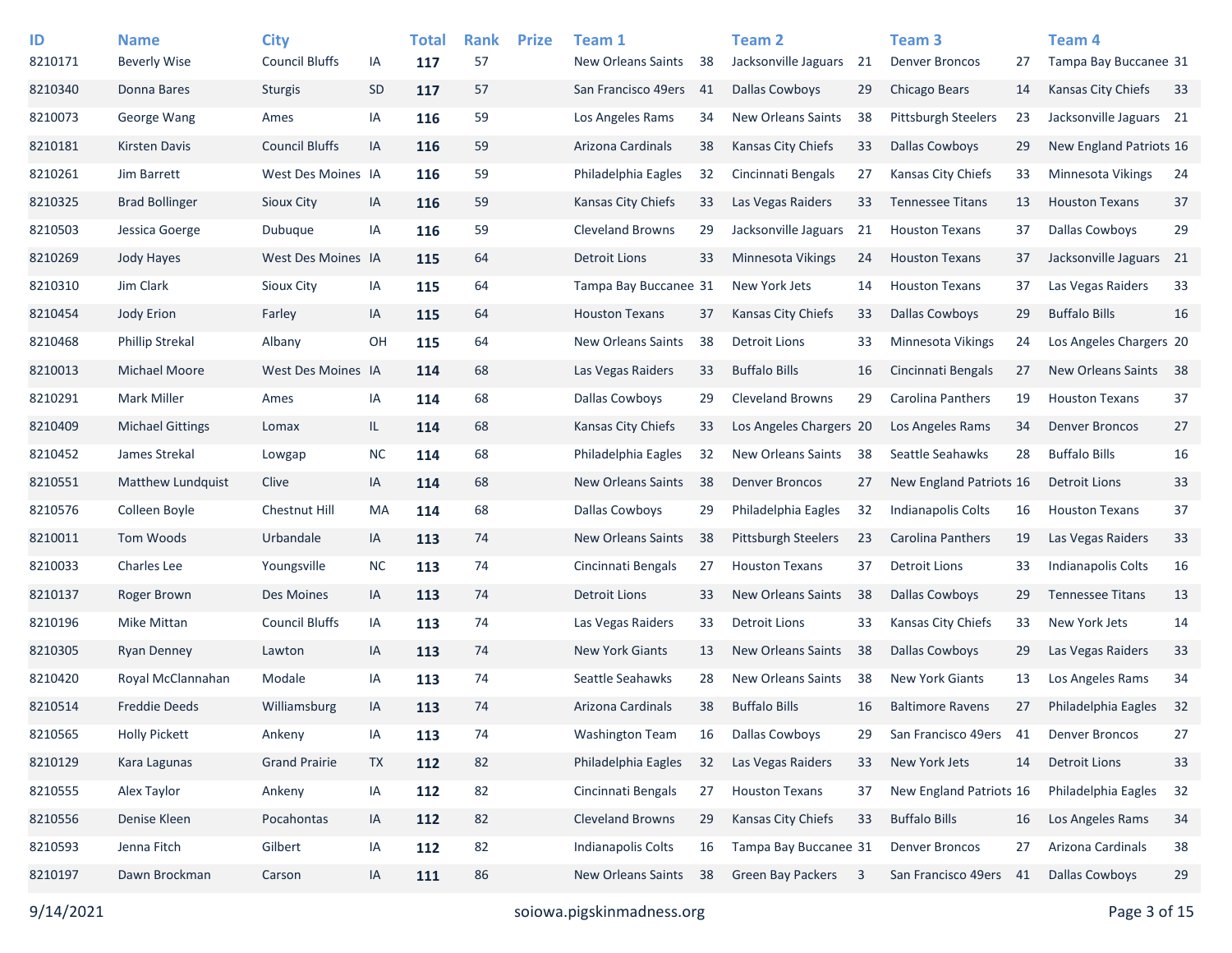| ID      | <b>Name</b>           | <b>City</b>           |           | <b>Total</b> | <b>Rank</b> | <b>Prize</b> | Team 1                    |     | Team 2                     |    | Team 3                    |     | Team 4                    |    |
|---------|-----------------------|-----------------------|-----------|--------------|-------------|--------------|---------------------------|-----|----------------------------|----|---------------------------|-----|---------------------------|----|
| 8210212 | <b>Bret Burns</b>     | Omaha                 | NE        | 111          | 86          |              | Cincinnati Bengals        | 27  | <b>Baltimore Ravens</b>    | 27 | Arizona Cardinals         | 38  | <b>Carolina Panthers</b>  | 19 |
| 8210229 | <b>Melanie Devine</b> | Des Moines            | IA        | 111          | 86          |              | <b>Baltimore Ravens</b>   | 27  | Arizona Cardinals          | 38 | Cincinnati Bengals        | 27  | Carolina Panthers         | 19 |
| 8210322 | Mark Huberty          | Sgt. Bluffs           | IA        | 111          | 86          |              | Kansas City Chiefs        | 33  | <b>Washington Team</b>     | 16 | Los Angeles Rams          | 34  | Seattle Seahawks          | 28 |
| 8210345 | Jo Ellen Shonkwiler   | Estherville           | IA        | 111          | 86          |              | <b>Baltimore Ravens</b>   | 27  | Seattle Seahawks           | 28 | <b>Cleveland Browns</b>   | 29  | <b>Denver Broncos</b>     | 27 |
| 8210484 | <b>Terry Main</b>     | urbandale             | IA        | 111          | 86          |              | Seattle Seahawks          | 28  | <b>Denver Broncos</b>      | 27 | <b>Dallas Cowboys</b>     | 29  | Cincinnati Bengals        | 27 |
| 8210495 | <b>Chris Wahlert</b>  | Peosta                | IA        | 111          | 86          |              | <b>Denver Broncos</b>     | 27  | San Francisco 49ers        | 41 | <b>Dallas Cowboys</b>     | 29  | <b>Chicago Bears</b>      | 14 |
| 8210603 | Lynn Snyder           | Coralville            | IA        | 111          | 86          |              | <b>New Orleans Saints</b> | 38  | Cincinnati Bengals         | 27 | <b>Tennessee Titans</b>   | 13  | Kansas City Chiefs        | 33 |
| 8210032 | Jeff Klocko           | Norwalk               | IA        | 110          | 94          |              | Philadelphia Eagles       | 32  | <b>New York Giants</b>     | 13 | <b>Denver Broncos</b>     | 27  | Arizona Cardinals         | 38 |
| 8210270 | Andre Owen            | West Des Moines IA    |           | 110          | 94          |              | Dallas Cowboys            | 29  | Tampa Bay Buccanee 31      |    | <b>Buffalo Bills</b>      | 16  | Los Angeles Rams          | 34 |
| 8210315 | Jodi Kerr             | Sioux City            | IA        | 110          | 94          |              | <b>Houston Texans</b>     | 37  | Philadelphia Eagles        | 32 | Seattle Seahawks          | 28  | <b>Tennessee Titans</b>   | 13 |
| 8210445 | Michelle Nelson       | Polk City             | IA        | 110          | 94          |              | New Orleans Saints        | 38  | <b>Baltimore Ravens</b>    | 27 | <b>Cleveland Browns</b>   | 29  | <b>Indianapolis Colts</b> | 16 |
| 8210455 | Jody Erion            | Farley                | IA        | 110          | 94          |              | <b>Cleveland Browns</b>   | 29  | <b>Tennessee Titans</b>    | 13 | San Francisco 49ers       | 41  | Cincinnati Bengals        | 27 |
| 8210458 | Carissa Andermann     | <b>Cedar Falls</b>    | IA        | 110          | 94          |              | Jacksonville Jaguars      | 21  | Minnesota Vikings          | 24 | Philadelphia Eagles       | 32  | Kansas City Chiefs        | 33 |
| 8210459 | Amanda Sipple         | Omaha                 | <b>NE</b> | 110          | 94          |              | <b>Baltimore Ravens</b>   | 27  | Arizona Cardinals          | 38 | <b>Washington Team</b>    | 16  | <b>Cleveland Browns</b>   | 29 |
| 8210460 | Amanda Sipple         | Omaha                 | <b>NE</b> | 110          | 94          |              | Pittsburgh Steelers       | 23  | Philadelphia Eagles        | 32 | San Francisco 49ers       | -41 | Chicago Bears             | 14 |
| 8210502 | Cher Towey            | Waukee                | IA        | 110          | 94          |              | <b>Detroit Lions</b>      | 33  | <b>Pittsburgh Steelers</b> | 23 | Cincinnati Bengals        | 27  | <b>Baltimore Ravens</b>   | 27 |
| 8210537 | Kelly Johnson         | <b>WALCOTT</b>        | IA        | 110          | 94          |              | Philadelphia Eagles       | 32  | Las Vegas Raiders          | 33 | <b>Cleveland Browns</b>   | 29  | <b>Washington Team</b>    | 16 |
| 8210570 | Jean Wulf             | Davenport             | IA        | 110          | 94          |              | San Francisco 49ers       | -41 | <b>Houston Texans</b>      | 37 | Indianapolis Colts        | 16  | <b>Washington Team</b>    | 16 |
| 8210497 | Chris Wahlert         | Peosta                | IA        | 109          | 105         |              | New Orleans Saints        | 38  | New England Patriots 16    |    | Seattle Seahawks          | 28  | <b>Denver Broncos</b>     | 27 |
| 8210567 | Lisa Schumacher       | Cedar Rapids          | IA        | 109          | 105         |              | Arizona Cardinals         | 38  | Los Angeles Chargers 20    |    | <b>Houston Texans</b>     | 37  | Chicago Bears             | 14 |
| 8210586 | Sean Atwater          | West Burlington       | IA        | 109          | 105         |              | Kansas City Chiefs        | 33  | San Francisco 49ers 41     |    | <b>Indianapolis Colts</b> | 16  | Carolina Panthers         | 19 |
| 8210588 | Glenda Cogley         | Grimes                | IA        | 109          | 105         |              | Los Angeles Rams          | 34  | Philadelphia Eagles        | 32 | Indianapolis Colts        | 16  | <b>Baltimore Ravens</b>   | 27 |
| 8210071 | Laura Lee             | Kelley                | IA        | 108          | 109         |              | Seattle Seahawks          | 28  | <b>Detroit Lions</b>       | 33 | <b>Tennessee Titans</b>   | 13  | Los Angeles Rams          | 34 |
| 8210074 | <b>Bryce Arneson</b>  | Ames                  | IA        | 108          | 109         |              | Los Angeles Rams          | 34  | <b>Kansas City Chiefs</b>  | 33 | Chicago Bears             | 14  | Cincinnati Bengals        | 27 |
| 8210176 | <b>Steve Andrews</b>  | <b>Council Bluffs</b> | IA        | 108          | 109         |              | New York Jets             | 14  | <b>Houston Texans</b>      | 37 | Kansas City Chiefs        | 33  | Minnesota Vikings         | 24 |
| 8210183 | <b>Ksthy LeMaster</b> | <b>Council Bluffs</b> | IA        | 108          | 109         |              | <b>Houston Texans</b>     | 37  | <b>Buffalo Bills</b>       | 16 | Seattle Seahawks          | 28  | Cincinnati Bengals        | 27 |
| 8210301 | Jay Hoogendyk         | Sioux City            | IA        | 108          | 109         |              | New Orleans Saints        | 38  | <b>Buffalo Bills</b>       | 16 | Jacksonville Jaguars 21   |     | <b>Detroit Lions</b>      | 33 |
| 8210323 | Zac Croft             | Sioux City            | IA        | 108          | 109         |              | Arizona Cardinals         | 38  | Los Angeles Rams           | 34 | New England Patriots 16   |     | Los Angeles Chargers 20   |    |
| 8210403 | <b>Bruce Hokel</b>    | Sioux City            | IA        | 108          | 109         |              | New York Giants           | 13  | <b>Baltimore Ravens</b>    | 27 | <b>Houston Texans</b>     | 37  | Tampa Bay Buccanee 31     |    |
| 8210429 | <b>Timothy Lynch</b>  | <b>JOHNSTON</b>       | IA        | 108          | 109         |              | Minnesota Vikings         | 24  | <b>Cleveland Browns</b>    | 29 | San Francisco 49ers       | 41  | Chicago Bears             | 14 |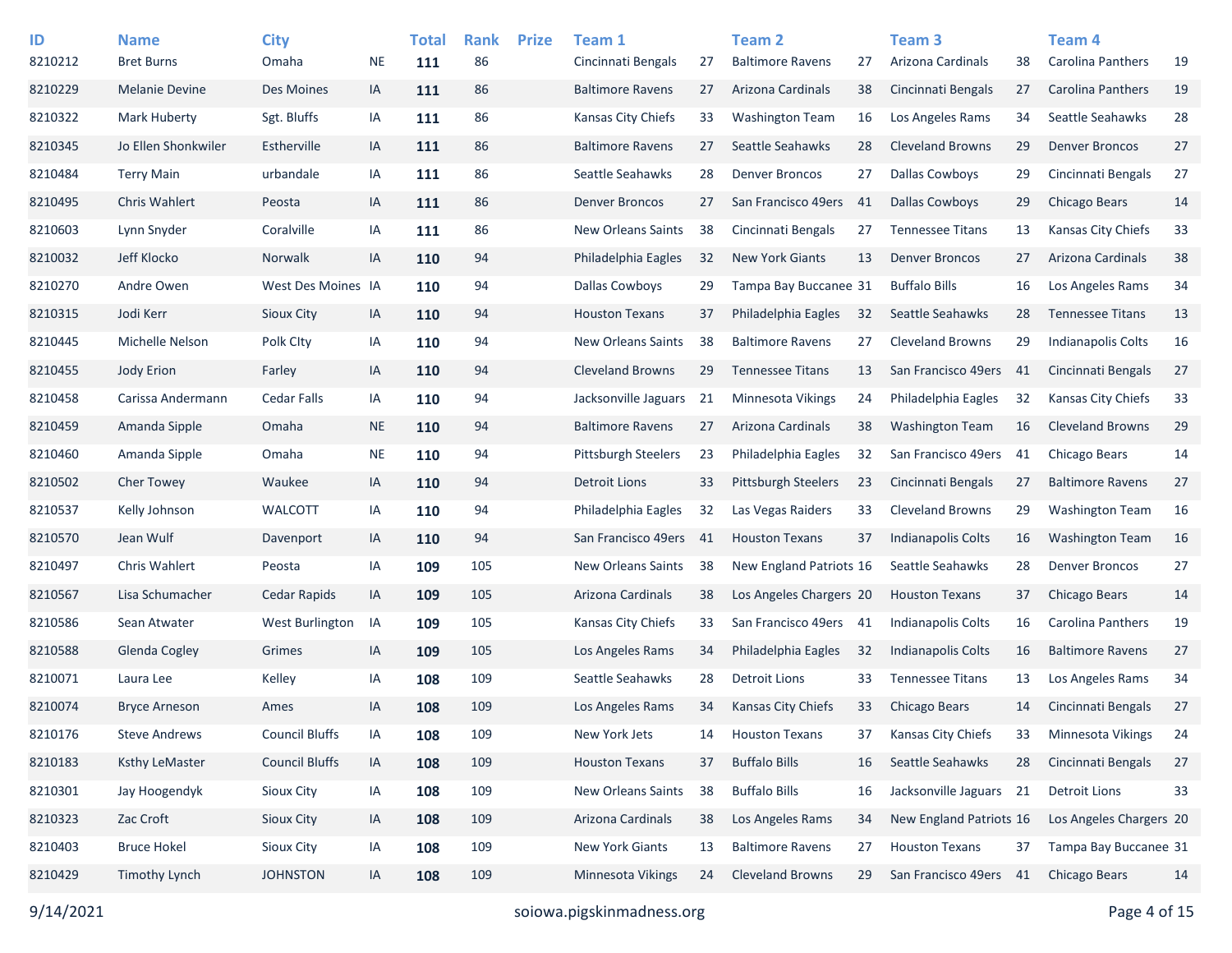| ID      | <b>Name</b>             | <b>City</b>           |           | <b>Total</b> | <b>Rank</b> | <b>Prize</b> | Team 1                   |    | <b>Team 2</b>             |    | Team <sub>3</sub>          |     | Team 4                     |    |
|---------|-------------------------|-----------------------|-----------|--------------|-------------|--------------|--------------------------|----|---------------------------|----|----------------------------|-----|----------------------------|----|
| 8210487 | Ashley Jackson          | <b>Webster City</b>   | ΙA        | 108          | 109         |              | Seattle Seahawks         | 28 | Kansas City Chiefs        | 33 | <b>Denver Broncos</b>      | 27  | Los Angeles Chargers 20    |    |
| 8210489 | <b>Bob Shoultz</b>      | Sioux City            | IA        | 108          | 109         |              | <b>Baltimore Ravens</b>  | 27 | New York Jets             | 14 | Dallas Cowboys             | 29  | New Orleans Saints         | 38 |
| 8210538 | Kelly Johnson           | <b>WALCOTT</b>        | IA        | 108          | 109         |              | Tampa Bay Buccanee 31    |    | Seattle Seahawks          | 28 | <b>Buffalo Bills</b>       | 16  | Las Vegas Raiders          | 33 |
| 8210579 | <b>Barb Uran</b>        | Sioux City            | IA        | 108          | 109         |              | <b>Cleveland Browns</b>  | 29 | <b>Dallas Cowboys</b>     | 29 | Cincinnati Bengals         | 27  | <b>Pittsburgh Steelers</b> | 23 |
| 8210590 | Paula Bakey             | Coralville            | IA        | 108          | 109         |              | Carolina Panthers        | 19 | <b>Cleveland Browns</b>   | 29 | Las Vegas Raiders          | 33  | Cincinnati Bengals         | 27 |
| 8210178 | Gerogia Goltl           | Omaha                 | <b>NE</b> | 107          | 122         |              | Los Angeles Chargers 20  |    | <b>Buffalo Bills</b>      | 16 | <b>Kansas City Chiefs</b>  | 33  | New Orleans Saints         | 38 |
| 8210180 | <b>Steve Goltl</b>      | Omaha                 | NE        | 107          | 122         |              | Seattle Seahawks         | 28 | Chicago Bears             | 14 | Cincinnati Bengals         | 27  | New Orleans Saints         | 38 |
| 8210271 | Crystal Kerr            | West Des Moines IA    |           | 107          | 122         |              | <b>Houston Texans</b>    | 37 | <b>Denver Broncos</b>     | 27 | <b>Washington Team</b>     | 16  | <b>Baltimore Ravens</b>    | 27 |
| 8210317 | <b>Chris Thomas</b>     | Sioux City            | IA        | 107          | 122         |              | <b>Houston Texans</b>    | 37 | New England Patriots 16   |    | <b>Pittsburgh Steelers</b> | 23  | Tampa Bay Buccanee 31      |    |
| 8210338 | Judi Eyles              | Ames                  | IA        | 107          | 122         |              | Tampa Bay Buccanee 31    |    | San Francisco 49ers 41    |    | <b>Washington Team</b>     | 16  | Carolina Panthers          | 19 |
| 8210486 | Ashley Jackson          | <b>Webster City</b>   | IA        | 107          | 122         |              | <b>Buffalo Bills</b>     | 16 | Jacksonville Jaguars      | 21 | Philadelphia Eagles        | 32  | Arizona Cardinals          | 38 |
| 8210026 | <b>Nate Spurr</b>       | Norwalk               | IA        | 106          | 128         |              | <b>Cleveland Browns</b>  | 29 | Cincinnati Bengals        | 27 | New England Patriots 16    |     | Los Angeles Rams           | 34 |
| 8210172 | Jeremy Wood             | <b>Council Bluffs</b> | IA        | 106          | 128         |              | San Francisco 49ers      | 41 | <b>Kansas City Chiefs</b> | 33 | New England Patriots 16    |     | <b>Indianapolis Colts</b>  | 16 |
| 8210221 | James Grimes            | Altoona               | IA        | 106          | 128         |              | Los Angeles Chargers 20  |    | New England Patriots 16   |    | New Orleans Saints         | -38 | Philadelphia Eagles        | 32 |
| 8210331 | Carmie Hotchkiss        | Sioux City            | IA        | 106          | 128         |              | New York Jets            | 14 | Cincinnati Bengals        | 27 | <b>New Orleans Saints</b>  | 38  | <b>Denver Broncos</b>      | 27 |
| 8210347 | Lisa Keller             | Ankeny                | IA        | 106          | 128         |              | Philadelphia Eagles      | 32 | Cincinnati Bengals        | 27 | Los Angeles Rams           | 34  | <b>Tennessee Titans</b>    | 13 |
| 8210349 | <b>Becky Scherbring</b> | Ankeny                | IA        | 106          | 128         |              | New York Jets            | 14 | <b>Washington Team</b>    | 16 | New Orleans Saints         | 38  | Arizona Cardinals          | 38 |
| 8210405 | Stephanie Campbell      | <b>Chagrin Falls</b>  | OН        | 106          | 128         |              | <b>Carolina Panthers</b> | 19 | <b>Denver Broncos</b>     | 27 | Tampa Bay Buccanee 31      |     | Dallas Cowboys             | 29 |
| 8210462 | John Oler               | <b>ANKENY</b>         | ΙA        | 106          | 128         |              | Miami Dolphins           | 17 | Las Vegas Raiders         | 33 | Pittsburgh Steelers        | 23  | <b>Detroit Lions</b>       | 33 |
| 8210539 | Anthony Hergott         | Columbus              | <b>NE</b> | 106          | 128         |              | Green Bay Packers        | 3  | <b>Dallas Cowboys</b>     | 29 | San Francisco 49ers        | -41 | Las Vegas Raiders          | 33 |
| 8210542 | Steven Cole             | Altoona               | ΙA        | 106          | 128         |              | <b>Houston Texans</b>    | 37 | <b>Dallas Cowboys</b>     | 29 | <b>Minnesota Vikings</b>   | 24  | <b>Washington Team</b>     | 16 |
| 8210554 | Lora Coffman            | Des Moines            | IA        | 106          | 128         |              | Jacksonville Jaguars     | 21 | <b>New Orleans Saints</b> | 38 | <b>Detroit Lions</b>       | 33  | New York Jets              | 14 |
| 8210601 | Maureen Rozen           | Robins                | ΙA        | 106          | 128         |              | Minnesota Vikings        | 24 | San Francisco 49ers       | 41 | <b>Tennessee Titans</b>    | 13  | Seattle Seahawks           | 28 |
| 8210021 | <b>Ron Spurr</b>        | Creston               | IA        | 105          | 140         |              | Philadelphia Eagles      | 32 | <b>Baltimore Ravens</b>   | 27 | Miami Dolphins             | 17  | <b>Cleveland Browns</b>    | 29 |
| 8210152 | <b>Bob Ostronic</b>     | Omaha                 | <b>NE</b> | 105          | 140         |              | Tampa Bay Buccanee 31    |    | Las Vegas Raiders         | 33 | New York Jets              | 14  | Cincinnati Bengals         | 27 |
| 8210328 | Clatyon Fjerstad        | Lytton                | IA        | 105          | 140         |              | Miami Dolphins           | 17 | Los Angeles Rams          | 34 | <b>Buffalo Bills</b>       | 16  | New Orleans Saints         | 38 |
| 8210333 | Carmie Hotchkiss        | Sioux City            | IA        | 105          | 140         |              | Carolina Panthers        | 19 | Jacksonville Jaguars 21   |    | <b>Denver Broncos</b>      | 27  | Arizona Cardinals          | 38 |
| 8210417 | Linda Peterson          | Ames                  | IA        | 105          | 140         |              | San Francisco 49ers      | 41 | <b>Miami Dolphins</b>     | 17 | <b>Chicago Bears</b>       | 14  | Kansas City Chiefs         | 33 |
| 8210525 | Randall Leventhal       | Waukee                | IA        | 105          | 140         |              | Cincinnati Bengals       | 27 | Tampa Bay Buccanee 31     |    | <b>Tennessee Titans</b>    | 13  | Los Angeles Rams           | 34 |
| 8210075 | Alex Vershaw            | Ames                  | IA        | 104          | 146         |              | New York Giants          | 13 | Las Vegas Raiders         | 33 | Los Angeles Chargers 20    |     | New Orleans Saints         | 38 |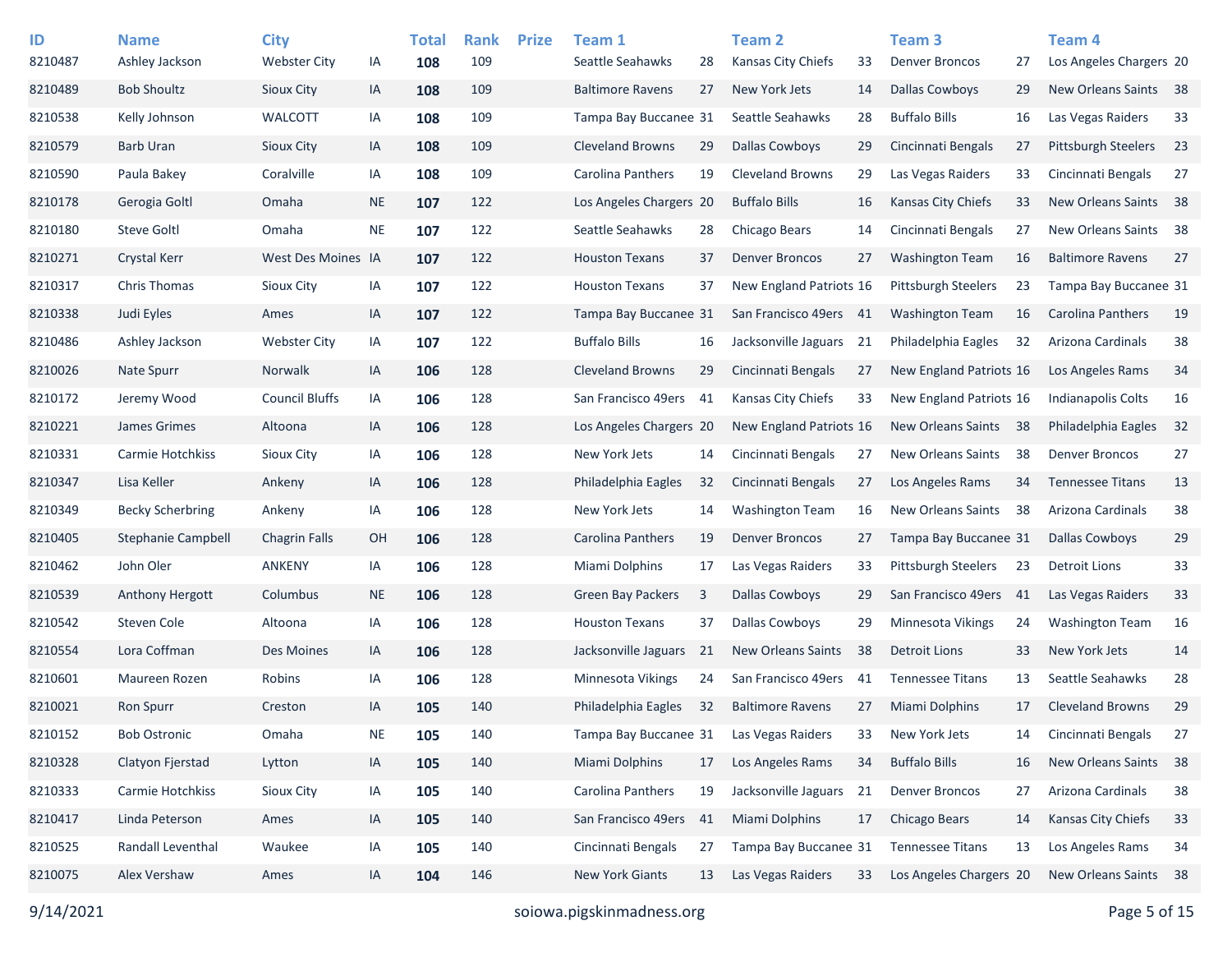| ID<br>8210431 | <b>Name</b><br>John Santone | <b>City</b><br>Painesville | OH | <b>Total</b><br>104 | <b>Rank</b><br>146 | <b>Prize</b> | Team 1<br><b>Minnesota Vikings</b> | 24 | <b>Team 2</b><br>Kansas City Chiefs | 33 | Team <sub>3</sub><br>Las Vegas Raiders | 33  | Team <sub>4</sub><br>Chicago Bears | 14             |
|---------------|-----------------------------|----------------------------|----|---------------------|--------------------|--------------|------------------------------------|----|-------------------------------------|----|----------------------------------------|-----|------------------------------------|----------------|
| 8210453       | James Strekal               | Lowgap                     | NC | 104                 | 146                |              | <b>Denver Broncos</b>              | 27 | Las Vegas Raiders                   | 33 | Seattle Seahawks                       | 28  | <b>Buffalo Bills</b>               | 16             |
| 8210569       | Jean Wulf                   | Davenport                  | IA | 104                 | 146                |              | <b>Buffalo Bills</b>               | 16 | Las Vegas Raiders                   | 33 | Cincinnati Bengals                     | 27  | Seattle Seahawks                   | 28             |
| 8210604       | Staci Uhl                   | sioux city                 | IA | 104                 | 146                |              | <b>Baltimore Ravens</b>            | 27 | <b>Houston Texans</b>               | 37 | <b>Tennessee Titans</b>                | 13  | Cincinnati Bengals                 | 27             |
| 8210076       | <b>Morgan Henry</b>         | Des Moines                 | IA | 103                 | 151                |              | Chicago Bears                      | 14 | Seattle Seahawks                    | 28 | <b>Dallas Cowboys</b>                  | 29  | Philadelphia Eagles                | 32             |
| 8210130       | Susan Brown                 | Des Moines                 | IA | 103                 | 151                |              | <b>New Orleans Saints</b>          | 38 | <b>Carolina Panthers</b>            | 19 | <b>Tennessee Titans</b>                | 13  | Las Vegas Raiders                  | 33             |
| 8210135       | Sharane Brown               | Des Moines                 | IA | 103                 | 151                |              | <b>Pittsburgh Steelers</b>         | 23 | Kansas City Chiefs                  | 33 | New York Jets                          | 14  | Las Vegas Raiders                  | 33             |
| 8210214       | Dana Schott                 | <b>Council Bluffs</b>      | IA | 103                 | 151                |              | New England Patriots 16            |    | <b>Indianapolis Colts</b>           | 16 | Los Angeles Rams                       | 34  | <b>Houston Texans</b>              | 37             |
| 8210253       | Craig Weatherall            | West Des Moines IA         |    | 103                 | 151                |              | Arizona Cardinals                  | 38 | <b>Pittsburgh Steelers</b>          | 23 | Dallas Cowboys                         | 29  | <b>Tennessee Titans</b>            | 13             |
| 8210510       | Liane Long                  | Avoca                      | IA | 103                 | 151                |              | Seattle Seahawks                   | 28 | New York Jets                       | 14 | <b>Pittsburgh Steelers</b>             | 23  | Arizona Cardinals                  | 38             |
| 8210511       | Liane Long                  | Avoca                      | IA | 103                 | 151                |              | Washington Team                    | 16 | <b>Buffalo Bills</b>                | 16 | New Orleans Saints                     | 38  | Las Vegas Raiders                  | 33             |
| 8210552       | Matthew Lundquist           | Clive                      | IA | 103                 | 151                |              | Dallas Cowboys                     | 29 | <b>Indianapolis Colts</b>           | 16 | <b>Houston Texans</b>                  | 37  | Jacksonville Jaguars 21            |                |
| 8210566       | Chrystel Hatcher            | Ames                       | IA | 103                 | 151                |              | <b>Indianapolis Colts</b>          | 16 | New England Patriots 16             |    | Los Angeles Rams                       | 34  | <b>Houston Texans</b>              | 37             |
| 8210024       | Eva Ames                    | Altoona                    | IA | 102                 | 160                |              | Seattle Seahawks                   | 28 | Cincinnati Bengals                  | 27 | Los Angeles Rams                       | 34  | <b>Tennessee Titans</b>            | 13             |
| 8210138       | Dave Pellegrino             | Pleasant Hill              | IA | 102                 | 160                |              | Miami Dolphins                     | 17 | <b>New York Giants</b>              | 13 | Los Angeles Rams                       | 34  | New Orleans Saints                 | 38             |
| 8210169       | Ken Goltl                   | <b>Council Bluffs</b>      | IA | 102                 | 160                |              | Chicago Bears                      | 14 | Minnesota Vikings                   | 24 | Tampa Bay Buccanee 31                  |     | Las Vegas Raiders                  | 33             |
| 8210313       | Amy Carlson                 | Sgt. Bluffs                | IA | 102                 | 160                |              | New York Jets                      | 14 | <b>Pittsburgh Steelers</b>          | 23 | New Orleans Saints                     | 38  | Cincinnati Bengals                 | 27             |
| 8210334       | Carmie Hotchkiss            | Sioux City                 | IA | 102                 | 160                |              | New York Jets                      | 14 | Detroit Lions                       | 33 | <b>Baltimore Ravens</b>                | 27  | Seattle Seahawks                   | 28             |
| 8210457       | Janett Barrett              | <b>Rockwell City</b>       | IA | 102                 | 160                |              | Los Angeles Chargers 20            |    | Arizona Cardinals                   | 38 | Miami Dolphins                         | 17  | Cincinnati Bengals                 | 27             |
| 8210524       | Jason Jones                 | Epworth                    | IA | 102                 | 160                |              | Chicago Bears                      | 14 | New York Jets                       | 14 | San Francisco 49ers                    | -41 | <b>Kansas City Chiefs</b>          | 33             |
| 8210531       | Catherine Luchte            | Colorado Springs           | CO | 102                 | 160                |              | Philadelphia Eagles                | 32 | <b>Houston Texans</b>               | 37 | <b>Tennessee Titans</b>                | 13  | Los Angeles Chargers 20            |                |
| 8210535       | <b>Gregory Weinschenk</b>   | Urbandale                  | IA | 102                 | 160                |              | Tampa Bay Buccanee 31              |    | Cincinnati Bengals                  | 27 | Atlanta Falcons                        | 6   | Arizona Cardinals                  | 38             |
| 8210010       | Jim Volker                  | West Des Moines IA         |    | 101                 | 169                |              | <b>Denver Broncos</b>              | 27 | <b>New York Giants</b>              | 13 | <b>Pittsburgh Steelers</b>             | 23  | New Orleans Saints                 | 38             |
| 8210077       | Jessica Arneson             | Ames                       | IA | 101                 | 169                |              | Seattle Seahawks                   | 28 | Arizona Cardinals                   | 38 | <b>Green Bay Packers</b>               | 3   | Philadelphia Eagles                | 32             |
| 8210144       | Kyle Brown                  | Des Moines                 | IA | 101                 | 169                |              | Kansas City Chiefs                 | 33 | Arizona Cardinals                   | 38 | <b>Denver Broncos</b>                  | 27  | Green Bay Packers                  | $\overline{3}$ |
| 8210265       | Ryan Purdy                  | Van Meter                  | IA | 101                 | 169                |              | Tampa Bay Buccanee 31              |    | Arizona Cardinals                   | 38 | New York Giants                        | 13  | Carolina Panthers                  | 19             |
| 8210287       | Elizabeth Morse             | Ames                       | IA | 101                 | 169                |              | Tampa Bay Buccanee 31              |    | Jacksonville Jaguars 21             |    | <b>Washington Team</b>                 | 16  | Kansas City Chiefs                 | 33             |
| 8210574       | Keith Soffa                 | Adel                       | IA | 101                 | 169                |              | New York Jets                      | 14 | Carolina Panthers                   | 19 | Cincinnati Bengals                     | 27  | San Francisco 49ers 41             |                |
| 8210581       | Reinhard Boeschen           | Waterloo                   | IA | 101                 | 169                |              | New England Patriots 16            |    | Tampa Bay Buccanee 31               |    | <b>Buffalo Bills</b>                   | 16  | Arizona Cardinals                  | 38             |
| 8210602       | Maureen Rozen               | Robins                     | IA | 101                 | 169                |              | Minnesota Vikings                  | 24 | Green Bay Packers 3                 |    | Kansas City Chiefs                     | 33  | San Francisco 49ers 41             |                |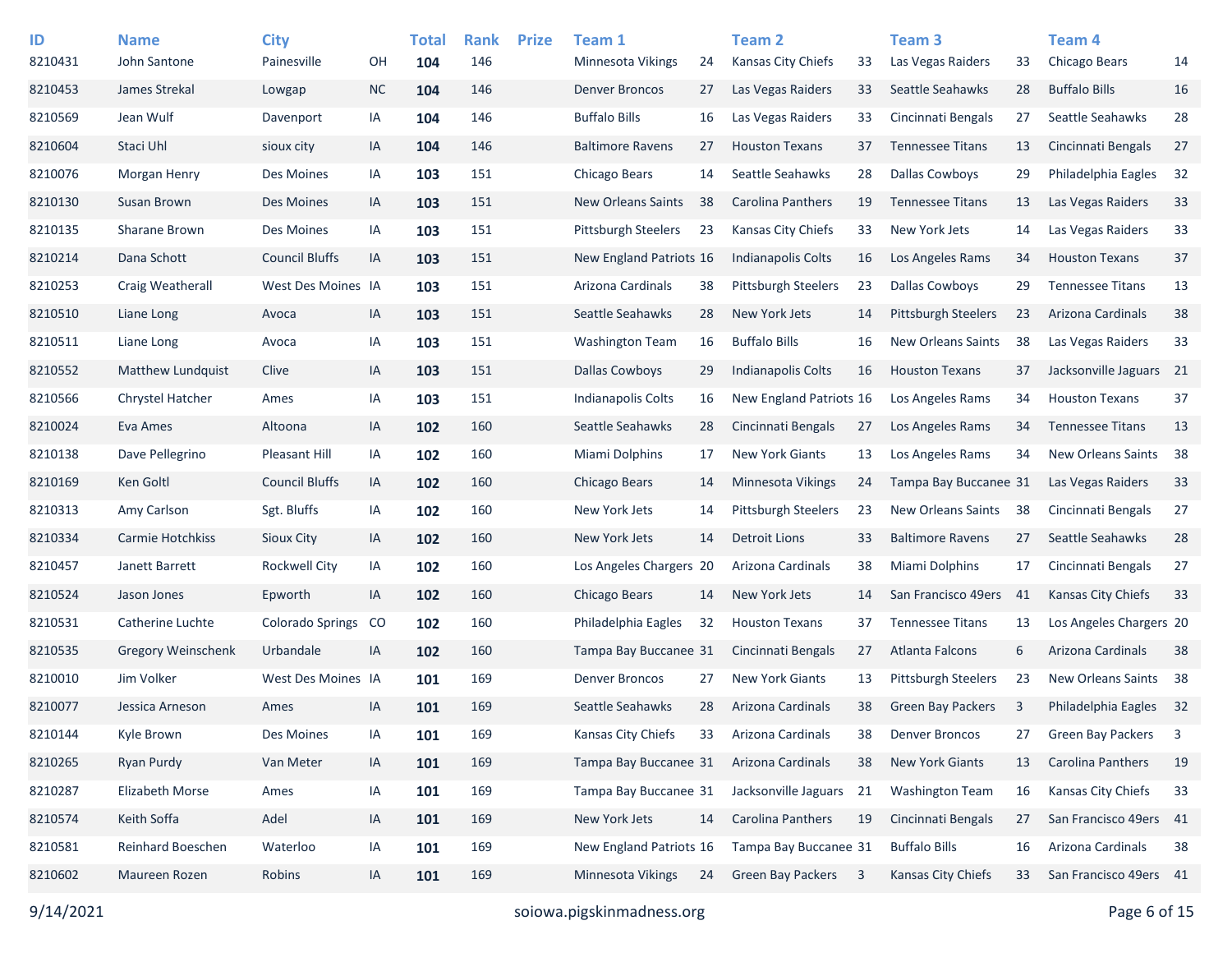| ID<br>8210027 | <b>Name</b><br>John Lowe | <b>City</b><br>Pleasant Hill | IA        | <b>Total</b><br>100 | <b>Rank</b><br>177 | <b>Prize</b> | Team 1<br>Carolina Panthers | 19 | Team <sub>2</sub><br><b>Buffalo Bills</b> | 16 | Team <sub>3</sub><br><b>Denver Broncos</b> | 27   | Team 4<br>Arizona Cardinals | 38 |
|---------------|--------------------------|------------------------------|-----------|---------------------|--------------------|--------------|-----------------------------|----|-------------------------------------------|----|--------------------------------------------|------|-----------------------------|----|
| 8210034       | <b>Charles Lee</b>       | Youngsville                  | <b>NC</b> | 100                 | 177                |              | <b>Washington Team</b>      | 16 | San Francisco 49ers                       | 41 | <b>Buffalo Bills</b>                       | 16   | <b>Denver Broncos</b>       | 27 |
| 8210199       | Jean Hern                | <b>Council Bluffs</b>        | IA        | 100                 | 177                |              | Seattle Seahawks            | 28 | Minnesota Vikings                         | 24 | New York Jets                              | 14   | Los Angeles Rams            | 34 |
| 8210351       | <b>Carrie Heilig</b>     | Fremont                      | <b>NE</b> | 100                 | 177                |              | New York Jets               | 14 | Seattle Seahawks                          | 28 | <b>Dallas Cowboys</b>                      | 29   | <b>Cleveland Browns</b>     | 29 |
| 8210418       | Don Lewis                | Ankeny                       | IA        | 100                 | 177                |              | <b>Baltimore Ravens</b>     | 27 | Carolina Panthers                         | 19 | <b>Tennessee Titans</b>                    | 13   | San Francisco 49ers 41      |    |
| 8210564       | <b>Holly Pickett</b>     | Ankeny                       | IA        | 100                 | 177                |              | Philadelphia Eagles         | 32 | <b>New York Giants</b>                    | 13 | <b>Baltimore Ravens</b>                    | 27   | Seattle Seahawks            | 28 |
| 8210600       | Maureen Rozen            | Robins                       | IA        | 100                 | 177                |              | <b>New Orleans Saints</b>   | 38 | <b>Washington Team</b>                    | 16 | Carolina Panthers                          | 19   | Cincinnati Bengals          | 27 |
| 8210023       | <b>Greg Shawler</b>      | Creston                      | IA        | 99                  | 184                |              | <b>Baltimore Ravens</b>     | 27 | Chicago Bears                             | 14 | <b>Cleveland Browns</b>                    | 29   | <b>Dallas Cowboys</b>       | 29 |
| 8210079       | Deb Arneson              | Ames                         | IA        | 99                  | 184                |              | Las Vegas Raiders           | 33 | <b>Cleveland Browns</b>                   | 29 | Los Angeles Chargers 20                    |      | Miami Dolphins              | 17 |
| 8210193       | Lee Hite                 | <b>Council Bluffs</b>        | IA        | 99                  | 184                |              | Philadelphia Eagles         | 32 | New York Jets                             | 14 | Los Angeles Chargers 20                    |      | <b>Kansas City Chiefs</b>   | 33 |
| 8210341       | Jason Bares              | <b>Sturgis</b>               | SD        | 99                  | 184                |              | Las Vegas Raiders           | 33 | Los Angeles Rams                          | 34 | New England Patriots 16                    |      | <b>Washington Team</b>      | 16 |
| 8210434       | Benjmin Lacey            | Ankeny                       | IA        | 99                  | 184                |              | <b>Green Bay Packers</b>    | 3  | Tampa Bay Buccanee 31                     |    | San Francisco 49ers                        | - 41 | <b>Minnesota Vikings</b>    | 24 |
| 8210439       | <b>Thomas Berger</b>     | Epworth                      | IA        | 99                  | 184                |              | Los Angeles Chargers 20     |    | <b>Denver Broncos</b>                     | 27 | New York Jets                              | 14   | New Orleans Saints          | 38 |
| 8210464       | Deanne Schieltz          | Peosta                       | IA        | 99                  | 184                |              | New England Patriots 16     |    | Arizona Cardinals                         | 38 | Dallas Cowboys                             | 29   | <b>Washington Team</b>      | 16 |
| 8210470       | <b>Phillip Strekal</b>   | Albany                       | OH        | 99                  | 184                |              | <b>Pittsburgh Steelers</b>  | 23 | Philadelphia Eagles                       | 32 | Seattle Seahawks                           | 28   | <b>Washington Team</b>      | 16 |
| 8210473       | Steven Mickelson         | West Des Moines IA           |           | 99                  | 184                |              | <b>Houston Texans</b>       | 37 | Las Vegas Raiders                         | 33 | <b>New York Giants</b>                     | 13   | New England Patriots 16     |    |
| 8210504       | Kevin Budde              | Long Grove                   | IA        | 99                  | 184                |              | <b>New Orleans Saints</b>   | 38 | <b>Tennessee Titans</b>                   | 13 | <b>Denver Broncos</b>                      | 27   | Jacksonville Jaguars 21     |    |
| 8210516       | Jeri Lyn Bares           | Oskaloosa                    | IA        | 99                  | 184                |              | Tampa Bay Buccanee 31       |    | <b>Atlanta Falcons</b>                    | 6  | <b>Cleveland Browns</b>                    | 29   | <b>Detroit Lions</b>        | 33 |
| 8210541       | Raymond Strekal          | PERRY                        | IA        | 99                  | 184                |              | New England Patriots 16     |    | Detroit Lions                             | 33 | Miami Dolphins                             | 17   | Las Vegas Raiders           | 33 |
| 8210543       | Elizabeth Beck           | Ames                         | IA        | 99                  | 184                |              | <b>Indianapolis Colts</b>   | 16 | <b>Denver Broncos</b>                     | 27 | Dallas Cowboys                             | 29   | <b>Baltimore Ravens</b>     | 27 |
| 8210575       | Colleen Boyle            | <b>Chestnut Hill</b>         | MA        | 99                  | 184                |              | <b>Cleveland Browns</b>     | 29 | Kansas City Chiefs                        | 33 | Atlanta Falcons                            | 6    | Tampa Bay Buccanee 31       |    |
| 8210592       | Lori Kaup                | <b>Boone</b>                 | IA        | 99                  | 184                |              | Jacksonville Jaguars        | 21 | <b>Cleveland Browns</b>                   | 29 | <b>Miami Dolphins</b>                      | 17   | Philadelphia Eagles         | 32 |
| 8210016       | John Eldred              | West Des Moines IA           |           | 98                  | 199                |              | Las Vegas Raiders           | 33 | Seattle Seahawks                          | 28 | <b>Green Bay Packers</b>                   | 3    | Los Angeles Rams            | 34 |
| 8210273       | <b>Adam Suter</b>        | Ankeny                       | IA        | 98                  | 199                |              | <b>Dallas Cowboys</b>       | 29 | Carolina Panthers                         | 19 | Los Angeles Rams                           | 34   | New England Patriots 16     |    |
| 8210348       | <b>Becky Scherbring</b>  | Ankeny                       | IA        | 98                  | 199                |              | Carolina Panthers           | 19 | Arizona Cardinals                         | 38 | <b>New York Giants</b>                     | 13   | Seattle Seahawks            | 28 |
| 8210440       | <b>Thomas Berger</b>     | Epworth                      | IA        | 98                  | 199                |              | San Francisco 49ers         | 41 | <b>Baltimore Ravens</b>                   | 27 | New York Jets                              | 14   | <b>Buffalo Bills</b>        | 16 |
| 8210548       | Kenneth Hanson           | Ankeny                       | IA        | 98                  | 199                |              | <b>Washington Team</b>      | 16 | Las Vegas Raiders                         | 33 | New England Patriots 16                    |      | <b>Detroit Lions</b>        | 33 |
| 8210550       | Jolene Dixon             | Moville                      | IA        | 98                  | 199                |              | Miami Dolphins              | 17 | Indianapolis Colts                        | 16 | Cincinnati Bengals                         | 27   | New Orleans Saints          | 38 |
| 8210577       | Darrell Conder           | Des Moines                   | IA        | 98                  | 199                |              | <b>Tennessee Titans</b>     | 13 | Carolina Panthers                         | 19 | Los Angeles Rams                           | 34   | Philadelphia Eagles         | 32 |
| 8210583       | <b>Brady Oldag</b>       | <b>Cedar Falls</b>           | IA        | 98                  | 199                |              | Seattle Seahawks            | 28 | <b>Denver Broncos</b>                     | 27 | Atlanta Falcons                            | 6    | <b>Houston Texans</b>       | 37 |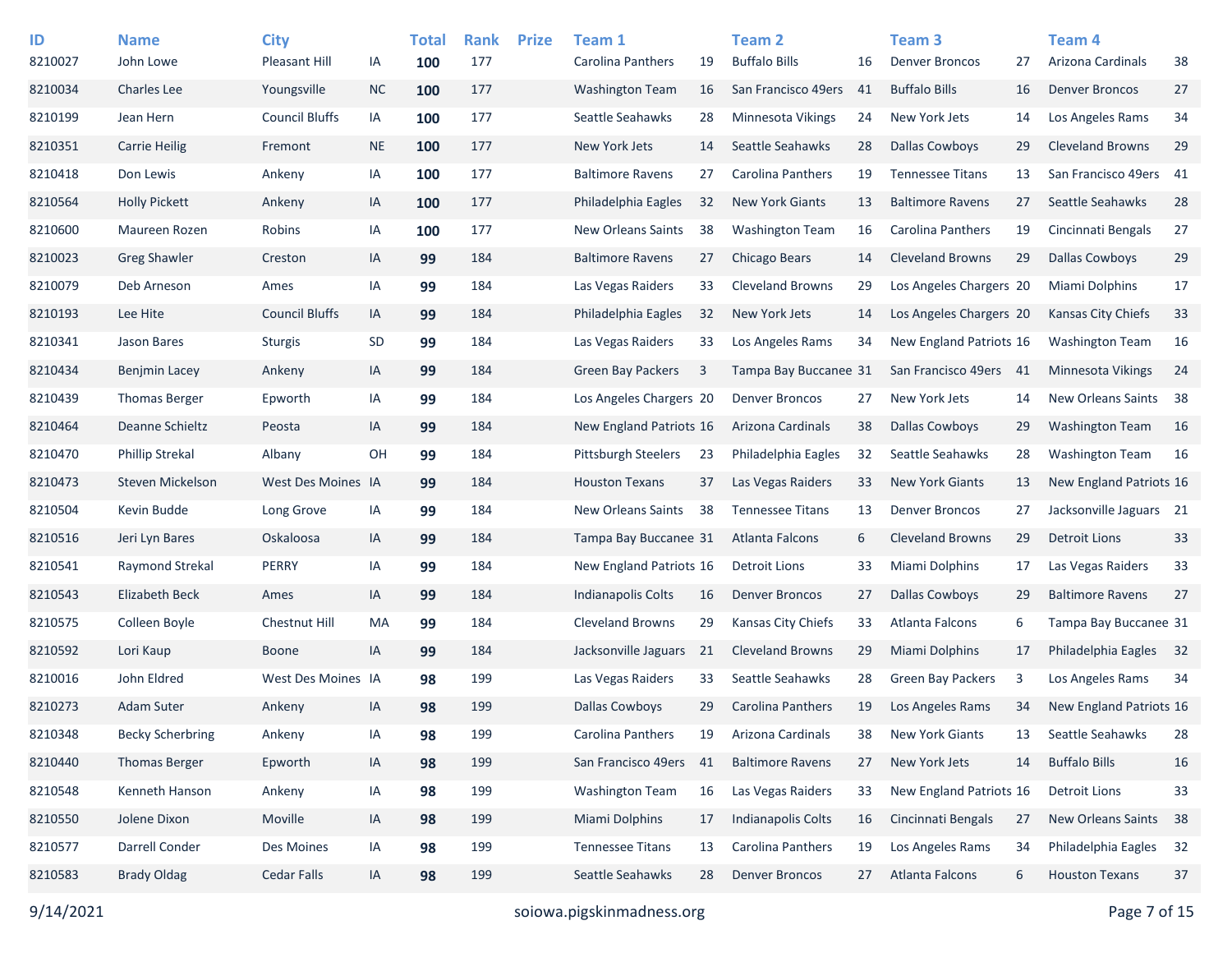| ID<br>8210012 | <b>Name</b><br>Tom Temple | <b>City</b><br>urbandale | IA        | <b>Total</b><br>97 | <b>Rank</b><br>207 | <b>Prize</b> | Team 1<br><b>Minnesota Vikings</b> | 24 | <b>Team 2</b><br><b>New Orleans Saints</b> | 38 | Team <sub>3</sub><br><b>Washington Team</b> | 16  | Team <sub>4</sub><br>Carolina Panthers | 19  |
|---------------|---------------------------|--------------------------|-----------|--------------------|--------------------|--------------|------------------------------------|----|--------------------------------------------|----|---------------------------------------------|-----|----------------------------------------|-----|
| 8210019       | <b>Fred Anderson</b>      | West Des Moines IA       |           | 97                 | 207                |              | <b>Indianapolis Colts</b>          | 16 | Carolina Panthers                          | 19 | <b>Detroit Lions</b>                        | 33  | <b>Cleveland Browns</b>                | 29  |
| 8210037       | Charles Lee               | Youngsville              | <b>NC</b> | 97                 | 207                |              | Los Angeles Chargers 20            |    | <b>Cleveland Browns</b>                    | 29 | Jacksonville Jaguars                        | 21  | <b>Denver Broncos</b>                  | 27  |
| 8210268       | Jason Hatcher             | West Des Moines IA       |           | 97                 | 207                |              | <b>Indianapolis Colts</b>          | 16 | Arizona Cardinals                          | 38 | <b>Chicago Bears</b>                        | 14  | <b>Dallas Cowboys</b>                  | 29  |
| 8210423       | Royal McClannahan         | Modale                   | IA        | 97                 | 207                |              | New York Jets                      | 14 | New England Patriots 16                    |    | Dallas Cowboys                              | 29  | Arizona Cardinals                      | 38  |
| 8210438       | Joseph Rose               | <b>LOHRVILLE</b>         | IA        | 97                 | 207                |              | <b>Detroit Lions</b>               | 33 | New York Jets                              | 14 | <b>Tennessee Titans</b>                     | 13  | <b>Houston Texans</b>                  | 37  |
| 8210545       | Joseph Owens              | Altoona                  | IA        | 97                 | 207                |              | <b>Tennessee Titans</b>            | 13 | <b>New York Giants</b>                     | 13 | <b>New Orleans Saints</b>                   | 38  | <b>Detroit Lions</b>                   | 33  |
| 8210147       | Melinda Goltl             | <b>Council Bluffs</b>    | IA        | 96                 | 214                |              | Kansas City Chiefs                 | 33 | <b>Pittsburgh Steelers</b>                 | 23 | <b>Carolina Panthers</b>                    | 19  | Jacksonville Jaguars 21                |     |
| 8210175       | Greg Schultz              | Glenwood                 | IA        | 96                 | 214                |              | Tampa Bay Buccanee 31              |    | Minnesota Vikings                          | 24 | New York Jets                               | 14  | <b>Baltimore Ravens</b>                | 27  |
| 8210213       | <b>Brandon Diederick</b>  | <b>Council Bluffs</b>    | IA        | 96                 | 214                |              | Arizona Cardinals                  | 38 | Carolina Panthers                          | 19 | Pittsburgh Steelers                         | 23  | <b>Buffalo Bills</b>                   | 16  |
| 8210272       | Jon Kaufman               | West Des Moines IA       |           | 96                 | 214                |              | Atlanta Falcons                    | 6  | Las Vegas Raiders                          | 33 | <b>Detroit Lions</b>                        | 33  | <b>Minnesota Vikings</b>               | 24  |
| 8210293       | Justin Gatewood           | Ames                     | IA        | 96                 | 214                |              | Miami Dolphins                     | 17 | Cincinnati Bengals                         | 27 | <b>Dallas Cowboys</b>                       | 29  | <b>Pittsburgh Steelers</b>             | 23  |
| 8210324       | <b>Brad Echter</b>        | Sgt. Bluffs              | IA        | 96                 | 214                |              | <b>Detroit Lions</b>               | 33 | <b>Buffalo Bills</b>                       | 16 | Kansas City Chiefs                          | 33  | New York Jets                          | 14  |
| 8210498       | Timothy Lightner          | <b>Bettendorf</b>        | IA        | 96                 | 214                |              | <b>Miami Dolphins</b>              | 17 | <b>Denver Broncos</b>                      | 27 | Seattle Seahawks                            | 28  | Minnesota Vikings                      | 24  |
| 8210536       | Rusti Wood                | Indianola                | IA        | 96                 | 214                |              | <b>Baltimore Ravens</b>            | 27 | Los Angeles Rams                           | 34 | Atlanta Falcons                             | 6   | <b>Cleveland Browns</b>                | 29  |
| 8210578       | John Larson               | Johnston                 | IA        | 96                 | 214                |              | New England Patriots 16            |    | Tampa Bay Buccanee 31                      |    | Las Vegas Raiders                           | 33  | <b>Buffalo Bills</b>                   | 16  |
| 8210585       | Jason Gold                | Dallas City              | IL        | 96                 | 214                |              | Kansas City Chiefs                 | 33 | Las Vegas Raiders                          | 33 | Cincinnati Bengals                          | 27  | <b>Green Bay Packers</b>               | 3   |
| 8210168       | Joe Goltl                 | <b>Council Bluffs</b>    | IA        | 95                 | 224                |              | <b>Denver Broncos</b>              | 27 | Minnesota Vikings                          | 24 | Miami Dolphins                              | 17  | Cincinnati Bengals                     | 27  |
| 8210217       | John Focht                | Omaha                    | <b>NE</b> | 95                 | 224                |              | <b>Baltimore Ravens</b>            | 27 | Los Angeles Rams                           | 34 | Jacksonville Jaguars                        | 21  | <b>Tennessee Titans</b>                | 13  |
| 8210231       | <b>Bob Burnett</b>        | Norwalk                  | IA        | 95                 | 224                |              | Pittsburgh Steelers                | 23 | <b>Baltimore Ravens</b>                    | 27 | New England Patriots 16                     |     | <b>Dallas Cowboys</b>                  | 29  |
| 8210329       | Clatyon Fjerstad          | Lytton                   | IA        | 95                 | 224                |              | <b>Pittsburgh Steelers</b>         | 23 | Los Angeles Rams                           | 34 | Minnesota Vikings                           | 24  | Chicago Bears                          | 14  |
| 8210450       | James Strekal             | Lowgap                   | <b>NC</b> | 95                 | 224                |              | Las Vegas Raiders                  | 33 | <b>Washington Team</b>                     | 16 | Carolina Panthers                           | 19  | <b>Denver Broncos</b>                  | 27  |
| 8210467       | <b>Phillip Strekal</b>    | Albany                   | OH        | 95                 | 224                |              | New York Jets                      | 14 | Indianapolis Colts                         | 16 | Arizona Cardinals                           | 38  | <b>Baltimore Ravens</b>                | 27  |
| 8210480       | Robert Reed III           | Davenport                | IA        | 95                 | 224                |              | <b>Indianapolis Colts</b>          | 16 | Atlanta Falcons                            | 6  | San Francisco 49ers                         | -41 | Philadelphia Eagles                    | -32 |
| 8210490       | <b>Bob Shoultz</b>        | Sioux City               | IA        | 95                 | 224                |              | Minnesota Vikings                  | 24 | <b>Denver Broncos</b>                      | 27 | Atlanta Falcons                             | 6   | Arizona Cardinals                      | 38  |
| 8210595       | Jenna Fitch               | Gilbert                  | IA        | 95                 | 224                |              | <b>Baltimore Ravens</b>            | 27 | New York Jets                              | 14 | Arizona Cardinals                           | 38  | New England Patriots 16                |     |
| 8210028       | Paul Patterson            | Norwalk                  | IA        | 94                 | 233                |              | Seattle Seahawks                   | 28 | <b>Cleveland Browns</b>                    | 29 | Jacksonville Jaguars                        | 21  | Indianapolis Colts                     | 16  |
| 8210177       | <b>Scott Milner</b>       | <b>Council Bluffs</b>    | IA        | 94                 | 233                |              | New York Giants                    | 13 | Philadelphia Eagles                        | 32 | Las Vegas Raiders                           | 33  | <b>Washington Team</b>                 | 16  |
| 8210306       | Andrew Dutler             | Sioux City               | IA        | 94                 | 233                |              | Jacksonville Jaguars               | 21 | New Orleans Saints                         | 38 | Atlanta Falcons                             | 6   | <b>Dallas Cowboys</b>                  | 29  |
| 8210430       | Paul Barnett              | Higginson                | AR        | 94                 | 233                |              | San Francisco 49ers 41             |    | Pittsburgh Steelers                        | 23 | <b>Buffalo Bills</b>                        | 16  | Chicago Bears                          | 14  |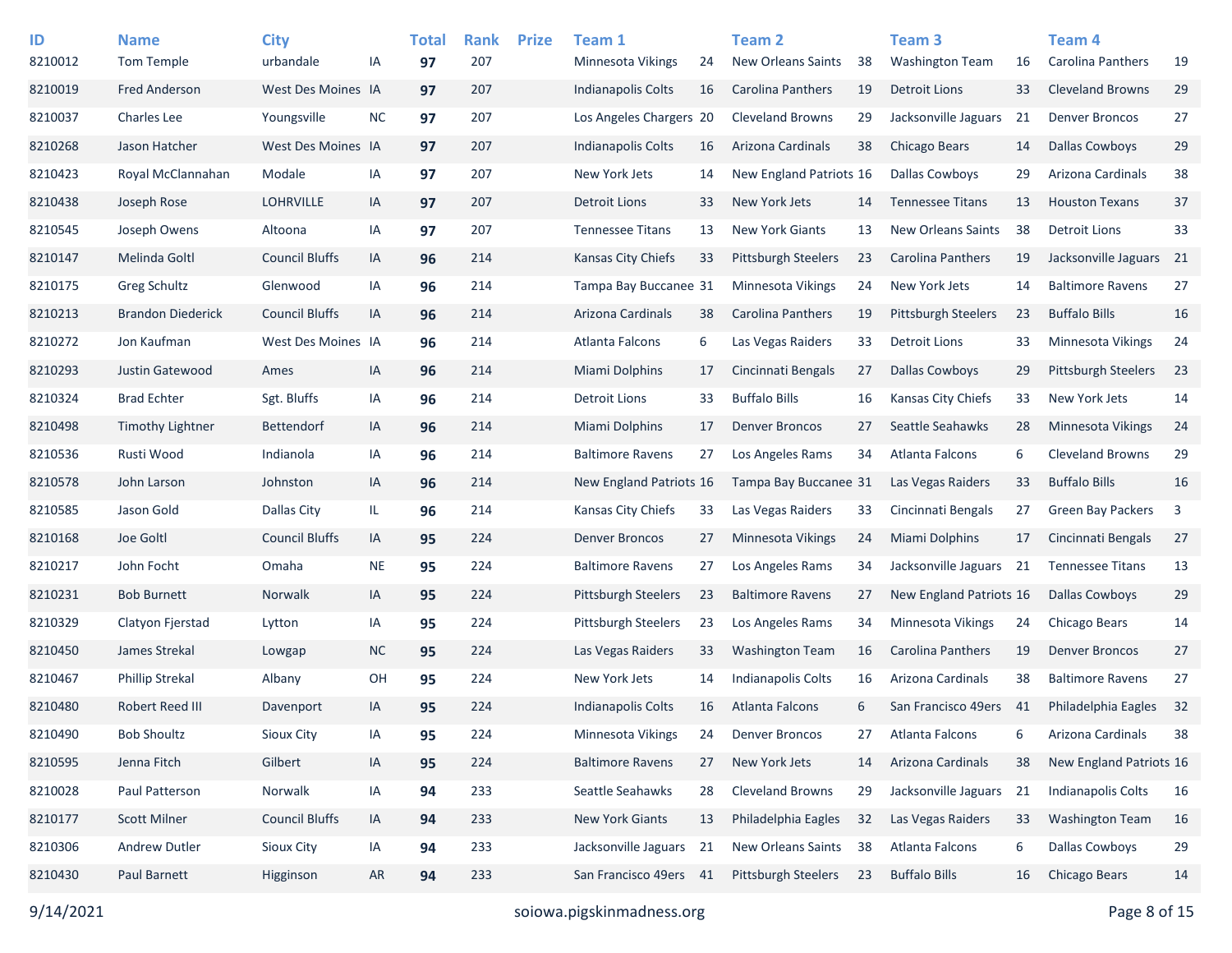| ID<br>8210444 | <b>Name</b><br>Tammi Vail | <b>City</b><br>Rockford | IL            | <b>Total</b><br>94 | <b>Rank</b><br>233 | <b>Prize</b> | Team 1<br><b>New York Giants</b> | 13 | <b>Team 2</b><br>Jacksonville Jaguars 21 |    | Team <sub>3</sub><br>Kansas City Chiefs | 33   | Team <sub>4</sub><br><b>Denver Broncos</b> | 27                      |
|---------------|---------------------------|-------------------------|---------------|--------------------|--------------------|--------------|----------------------------------|----|------------------------------------------|----|-----------------------------------------|------|--------------------------------------------|-------------------------|
| 8210466       | <b>Phillip Strekal</b>    | Albany                  | OH            | 94                 | 233                |              | <b>Pittsburgh Steelers</b>       | 23 | Los Angeles Chargers 20                  |    | Chicago Bears                           | 14   | <b>Houston Texans</b>                      | 37                      |
| 8210475       | Marcus Barkema            | Goodell                 | IA            | 94                 | 233                |              | Tampa Bay Buccanee 31            |    | <b>Tennessee Titans</b>                  | 13 | New England Patriots 16                 |      | Los Angeles Rams                           | 34                      |
| 8210532       | Catherine Luchte          | <b>Colorado Springs</b> | <sub>co</sub> | 94                 | 233                |              | New England Patriots 16          |    | Minnesota Vikings                        | 24 | <b>Buffalo Bills</b>                    | 16   | Arizona Cardinals                          | 38                      |
| 8210580       | Reinhard Boeschen         | Waterloo                | IA            | 94                 | 233                |              | Atlanta Falcons                  | 6  | Los Angeles Rams                         | 34 | <b>Buffalo Bills</b>                    | 16   | New Orleans Saints                         | 38                      |
| 8210598       | Anthony Robinson          | <b>Kansas City</b>      | <b>MO</b>     | 94                 | 233                |              | Philadelphia Eagles              | 32 | Jacksonville Jaguars 21                  |    | Chicago Bears                           | 14   | <b>Denver Broncos</b>                      | 27                      |
| 8210008       | Mike Wheatcraft           | <b>Windsor Heights</b>  | IA            | 93                 | 243                |              | New York Jets                    | 14 | Tampa Bay Buccanee 31                    |    | Jacksonville Jaguars                    | 21   | <b>Denver Broncos</b>                      | 27                      |
| 8210145       | <b>Constance Coates</b>   | Moultonborouch          | <b>NH</b>     | 93                 | 243                |              | <b>Pittsburgh Steelers</b>       | 23 | <b>Tennessee Titans</b>                  | 13 | Kansas City Chiefs                      | 33   | Minnesota Vikings                          | 24                      |
| 8210174       | <b>Troy Cross</b>         | <b>Council Bluffs</b>   | IA            | 93                 | 243                |              | <b>Washington Team</b>           | 16 | <b>New Orleans Saints</b>                | 38 | <b>Carolina Panthers</b>                | 19   | Los Angeles Chargers 20                    |                         |
| 8210339       | James Bares               | <b>Sturgis</b>          | SD            | 93                 | 243                |              | <b>Miami Dolphins</b>            | 17 | Minnesota Vikings                        | 24 | Tampa Bay Buccanee 31                   |      | Jacksonville Jaguars 21                    |                         |
| 8210571       | Scott Moore               | Missouri Valley         | IA            | 93                 | 243                |              | New York Jets                    | 14 | Los Angeles Rams                         | 34 | <b>Tennessee Titans</b>                 | 13   | Philadelphia Eagles                        | 32                      |
| 8210133       | <b>Norm Coates</b>        | Moultonborough          | <b>NH</b>     | 92                 | 248                |              | <b>Detroit Lions</b>             | 33 | <b>New York Giants</b>                   | 13 | Cincinnati Bengals                      | 27   | Carolina Panthers                          | 19                      |
| 8210162       | Lori Havck                | Omaha                   | <b>NE</b>     | 92                 | 248                |              | Las Vegas Raiders                | 33 | Cincinnati Bengals                       | 27 | <b>Cleveland Browns</b>                 | 29   | <b>Green Bay Packers</b>                   | $\overline{\mathbf{3}}$ |
| 8210289       | <b>Mark Miller</b>        | Ames                    | IA            | 92                 | 248                |              | New England Patriots 16          |    | Philadelphia Eagles                      | 32 | <b>Atlanta Falcons</b>                  | 6    | New Orleans Saints                         | 38                      |
| 8210290       | Julie Kline               | <b>Boone</b>            | IA            | 92                 | 248                |              | Los Angeles Rams                 | 34 | <b>New York Giants</b>                   | 13 | New England Patriots 16                 |      | <b>Cleveland Browns</b>                    | 29                      |
| 8210332       | Carmie Hotchkiss          | Sioux City              | IA            | 92                 | 248                |              | <b>Miami Dolphins</b>            | 17 | <b>Tennessee Titans</b>                  | 13 | Jacksonville Jaguars                    | - 21 | San Francisco 49ers 41                     |                         |
| 8210432       | John Santone              | Painesville             | OH            | 92                 | 248                |              | Carolina Panthers                | 19 | Tampa Bay Buccanee 31                    |    | <b>New York Giants</b>                  | 13   | <b>Dallas Cowboys</b>                      | 29                      |
| 8210481       | Robert Reed III           | Davenport               | IA            | 92                 | 248                |              | <b>New Orleans Saints</b>        | 38 | Los Angeles Chargers 20                  |    | Jacksonville Jaguars                    | 21   | <b>Tennessee Titans</b>                    | 13                      |
| 8210086       | Angie Vanwestan           | <b>Story City</b>       | IA            | 91                 | 255                |              | Los Angeles Chargers 20          |    | Los Angeles Rams                         | 34 | New York Jets                           | 14   | Pittsburgh Steelers                        | 23                      |
| 8210159       | <b>Greg Simons</b>        | Lo Vista                | <b>NE</b>     | 91                 | 255                |              | <b>Indianapolis Colts</b>        | 16 | New York Jets                            | 14 | Los Angeles Rams                        | 34   | <b>Baltimore Ravens</b>                    | 27                      |
| 8210353       | <b>Carrie Heilig</b>      | Fremont                 | <b>NE</b>     | 91                 | 255                |              | Seattle Seahawks                 | 28 | <b>New York Giants</b>                   | 13 | Los Angeles Rams                        | 34   | <b>Indianapolis Colts</b>                  | 16                      |
| 8210589       | Glenda Cogley             | Grimes                  | IA            | 91                 | 255                |              | New York Jets                    | 14 | Tampa Bay Buccanee 31                    |    | <b>Denver Broncos</b>                   | 27   | Carolina Panthers                          | 19                      |
| 8210127       | Joel Lagunas              | <b>Grand Prairie</b>    | TX            | 90                 | 259                |              | San Francisco 49ers              | 41 | <b>Buffalo Bills</b>                     | 16 | Miami Dolphins                          | 17   | <b>Washington Team</b>                     | 16                      |
| 8210215       | <b>Tony Peterson</b>      | <b>Council Bluffs</b>   | IA            | 90                 | 259                |              | <b>Baltimore Ravens</b>          | 27 | Philadelphia Eagles                      | 32 | <b>Green Bay Packers</b>                | 3    | Seattle Seahawks                           | 28                      |
| 8210312       | Alicia Sanders Jr         | Lawton                  | IA            | 90                 | 259                |              | Green Bay Packers                | 3  | <b>New Orleans Saints</b>                | 38 | Indianapolis Colts                      | 16   | <b>Detroit Lions</b>                       | 33                      |
| 8210408       | Stephanie Campbell        | <b>Chagrin Falls</b>    | OH            | 90                 | 259                |              | Atlanta Falcons                  | 6  | Chicago Bears                            | 14 | San Francisco 49ers                     | 41   | <b>Cleveland Browns</b>                    | 29                      |
| 8210493       | Chris Wahlert             | Peosta                  | IA            | 90                 | 259                |              | <b>Buffalo Bills</b>             | 16 | <b>Detroit Lions</b>                     | 33 | Green Bay Packers                       | 3    | New Orleans Saints                         | - 38                    |
| 8210520       | Jason Pleggenkuhle        | Adel                    | IA            | 90                 | 259                |              | <b>Houston Texans</b>            | 37 | <b>Atlanta Falcons</b>                   | 6  | <b>Pittsburgh Steelers</b>              | 23   | Minnesota Vikings                          | 24                      |
| 8210547       | Christopher Fisher        | Des Moines              | IA            | 90                 | 259                |              | New York Jets                    | 14 | Seattle Seahawks                         | 28 | Jacksonville Jaguars 21                 |      | <b>Denver Broncos</b>                      | 27                      |
| 8210017       | Debby Eldred              | West Des Moines IA      |               | 89                 | 266                |              | <b>Atlanta Falcons</b>           | 6  | Arizona Cardinals                        | 38 | Chicago Bears                           | 14   | Tampa Bay Buccanee 31                      |                         |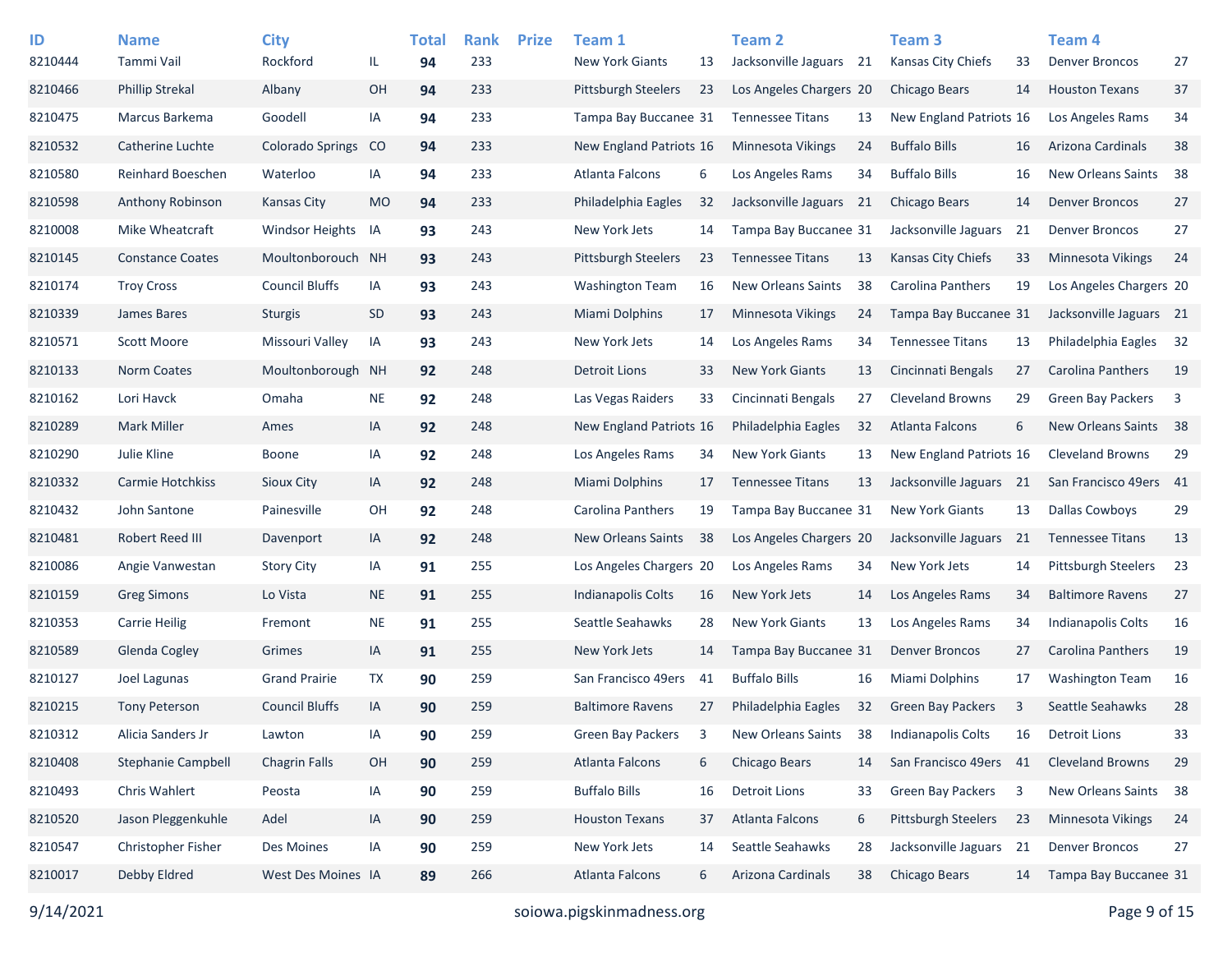| ID<br>8210153 | <b>Name</b><br>Kevin Graslewicz | <b>City</b><br>Omaha  | <b>NE</b> | <b>Total</b><br>89 | <b>Rank</b><br>266 | <b>Prize</b> | Team 1<br>Philadelphia Eagles | 32 | <b>Team 2</b><br>Seattle Seahawks | 28 | Team <sub>3</sub><br><b>Tennessee Titans</b> | 13                      | Team <sub>4</sub><br><b>Buffalo Bills</b> | 16 |
|---------------|---------------------------------|-----------------------|-----------|--------------------|--------------------|--------------|-------------------------------|----|-----------------------------------|----|----------------------------------------------|-------------------------|-------------------------------------------|----|
| 8210164       | Terri Fuxa                      | Omaha                 | $\sf NE$  | 89                 | 266                |              | <b>Buffalo Bills</b>          | 16 | Las Vegas Raiders                 | 33 | <b>New York Giants</b>                       | 13                      | Cincinnati Bengals                        | 27 |
| 8210166       | Max Goltl                       | <b>Council Bluffs</b> | IA        | 89                 | 266                |              | Seattle Seahawks              | 28 | Los Angeles Rams                  | 34 | Chicago Bears                                | 14                      | <b>Tennessee Titans</b>                   | 13 |
| 8210195       | Rocky Rothmock                  |                       |           | 89                 | 266                |              | <b>Dallas Cowboys</b>         | 29 | <b>Buffalo Bills</b>              | 16 | <b>Green Bay Packers</b>                     | $\overline{\mathbf{3}}$ | San Francisco 49ers 41                    |    |
| 8210207       | Tom Weddem                      | Glendwood             | IA        | 89                 | 266                |              | Carolina Panthers             | 19 | <b>Baltimore Ravens</b>           | 27 | New England Patriots 16                      |                         | Cincinnati Bengals                        | 27 |
| 8210352       | <b>Carrie Heilig</b>            | Fremont               | <b>NE</b> | 89                 | 266                |              | Arizona Cardinals             | 38 | <b>Buffalo Bills</b>              | 16 | Indianapolis Colts                           | 16                      | Carolina Panthers                         | 19 |
| 8210014       | Ken Scarpino                    | Des Moines            | IA        | 88                 | 273                |              | Las Vegas Raiders             | 33 | Los Angeles Chargers 20           |    | <b>Carolina Panthers</b>                     | 19                      | New England Patriots 16                   |    |
| 8210029       | Paul Patterson                  | Norwalk               | IA        | 88                 | 273                |              | <b>Washington Team</b>        | 16 | Minnesota Vikings                 | 24 | <b>Chicago Bears</b>                         | 14                      | Los Angeles Rams                          | 34 |
| 8210179       | Andrew Simonsen                 | Underwood             | IA        | 88                 | 273                |              | Las Vegas Raiders             | 33 | <b>Pittsburgh Steelers</b>        | 23 | <b>Washington Team</b>                       | 16                      | New England Patriots 16                   |    |
| 8210218       | Chris Hite                      | <b>Council Bluffs</b> | IA        | 88                 | 273                |              | <b>Baltimore Ravens</b>       | 27 | <b>Denver Broncos</b>             | 27 | <b>New York Giants</b>                       | 13                      | Jacksonville Jaguars 21                   |    |
| 8210499       | <b>Taylor Parish</b>            | <b>Saint Charles</b>  | IA        | 88                 | 273                |              | Green Bay Packers             | 3  | Minnesota Vikings                 | 24 | Seattle Seahawks                             | 28                      | <b>Detroit Lions</b>                      | 33 |
| 8210605       | Katelyn McDade                  | Dubuque               | IA        | 88                 | 273                |              | <b>Pittsburgh Steelers</b>    | 23 | New England Patriots 16           |    | <b>Detroit Lions</b>                         | 33                      | Indianapolis Colts                        | 16 |
| 8210200       | Jean Hern                       | <b>Council Bluffs</b> | IA        | 87                 | 279                |              | Carolina Panthers             | 19 | <b>New Orleans Saints</b>         | 38 | <b>Buffalo Bills</b>                         | 16                      | Chicago Bears                             | 14 |
| 8210258       | <b>Conner McCuen</b>            | West Des Moines IA    |           | 87                 | 279                |              | <b>New Orleans Saints</b>     | 38 | <b>Baltimore Ravens</b>           | 27 | Atlanta Falcons                              | 6                       | <b>Indianapolis Colts</b>                 | 16 |
| 8210262       | Nate Ladwig                     | West Des Moines IA    |           | 87                 | 279                |              | San Francisco 49ers           | 41 | Miami Dolphins                    | 17 | <b>Tennessee Titans</b>                      | 13                      | New England Patriots 16                   |    |
| 8210421       | Royal McClannahan               | Modale                | IA        | 87                 | 279                |              | Los Angeles Rams              | 34 | <b>Green Bay Packers</b>          | 3  | <b>Denver Broncos</b>                        | 27                      | <b>Pittsburgh Steelers</b>                | 23 |
| 8210478       | Marcus Barkema                  | Goodell               | IA        | 87                 | 279                |              | Carolina Panthers             | 19 | New York Jets                     | 14 | <b>Buffalo Bills</b>                         | 16                      | New Orleans Saints                        | 38 |
| 8210491       | Rebecca Rader                   | Moville               | IA        | 87                 | 279                |              | <b>Green Bay Packers</b>      | 3  | New England Patriots 16           |    | San Francisco 49ers                          | -41                     | <b>Denver Broncos</b>                     | 27 |
| 8210534       | <b>Gregory Weinschenk</b>       | Urbandale             | IA        | 87                 | 279                |              | <b>Buffalo Bills</b>          | 16 | Chicago Bears                     | 14 | Seattle Seahawks                             | 28                      | <b>Dallas Cowboys</b>                     | 29 |
| 8210191       | <b>Greg Casey</b>               | Treynor               | IA        | 86                 | 286                |              | <b>Pittsburgh Steelers</b>    | 23 | Philadelphia Eagles               | 32 | Chicago Bears                                | 14                      | Miami Dolphins                            | 17 |
| 8210222       | James Grimes                    | Altoona               | IA        | 86                 | 286                |              | <b>Tennessee Titans</b>       | 13 | Cincinnati Bengals                | 27 | New York Jets                                | 14                      | Philadelphia Eagles                       | 32 |
| 8210238       | <b>Cory Williams</b>            | Pleasant Hill         | IA        | 86                 | 286                |              | Jacksonville Jaguars          | 21 | Philadelphia Eagles               | 32 | Cincinnati Bengals                           | 27                      | Atlanta Falcons                           | 6  |
| 8210252       | Craig Weatherall                | West Des Moines IA    |           | 86                 | 286                |              | Kansas City Chiefs            | 33 | <b>Tennessee Titans</b>           | 13 | <b>New York Giants</b>                       | 13                      | Cincinnati Bengals                        | 27 |
| 8210413       | Rhonda Ellis                    | Lederach              | PA        | 86                 | 286                |              | <b>Dallas Cowboys</b>         | 29 | New York Jets                     | 14 | <b>Cleveland Browns</b>                      | 29                      | <b>Chicago Bears</b>                      | 14 |
| 8210416       | Katherine Pierce                | Des Moines            | IA        | 86                 | 286                |              | Las Vegas Raiders             | 33 | Green Bay Packers                 | 3  | Kansas City Chiefs                           | 33                      | Miami Dolphins                            | 17 |
| 8210509       | Liane Long                      | Avoca                 | IA        | 86                 | 286                |              | Minnesota Vikings             | 24 | Pittsburgh Steelers               | 23 | <b>Detroit Lions</b>                         | 33                      | Atlanta Falcons                           | 6  |
| 8210606       | <b>Terry Ragaller</b>           | Sergeant Bluff        | IA        | 86                 | 286                |              | <b>Baltimore Ravens</b>       | 27 | <b>Denver Broncos</b>             | 27 | Indianapolis Colts                           | 16                      | <b>Buffalo Bills</b>                      | 16 |
| 8210150       | Dennis Dudzik                   | Omaha                 | <b>NE</b> | 85                 | 294                |              | <b>Detroit Lions</b>          | 33 | <b>Indianapolis Colts</b>         | 16 | Miami Dolphins                               | 17                      | Carolina Panthers                         | 19 |
| 8210165       | Terri Fuxa                      | Omaha                 | <b>NE</b> | 85                 | 294                |              | Cincinnati Bengals            | 27 | Seattle Seahawks                  | 28 | Miami Dolphins                               | 17                      | <b>New York Giants</b>                    | 13 |
| 8210300       | David Peterson                  | Ames                  | IA        | 85                 | 294                |              | New York Jets                 | 14 | <b>Washington Team</b>            | 16 | San Francisco 49ers                          | 41                      | <b>Chicago Bears</b>                      | 14 |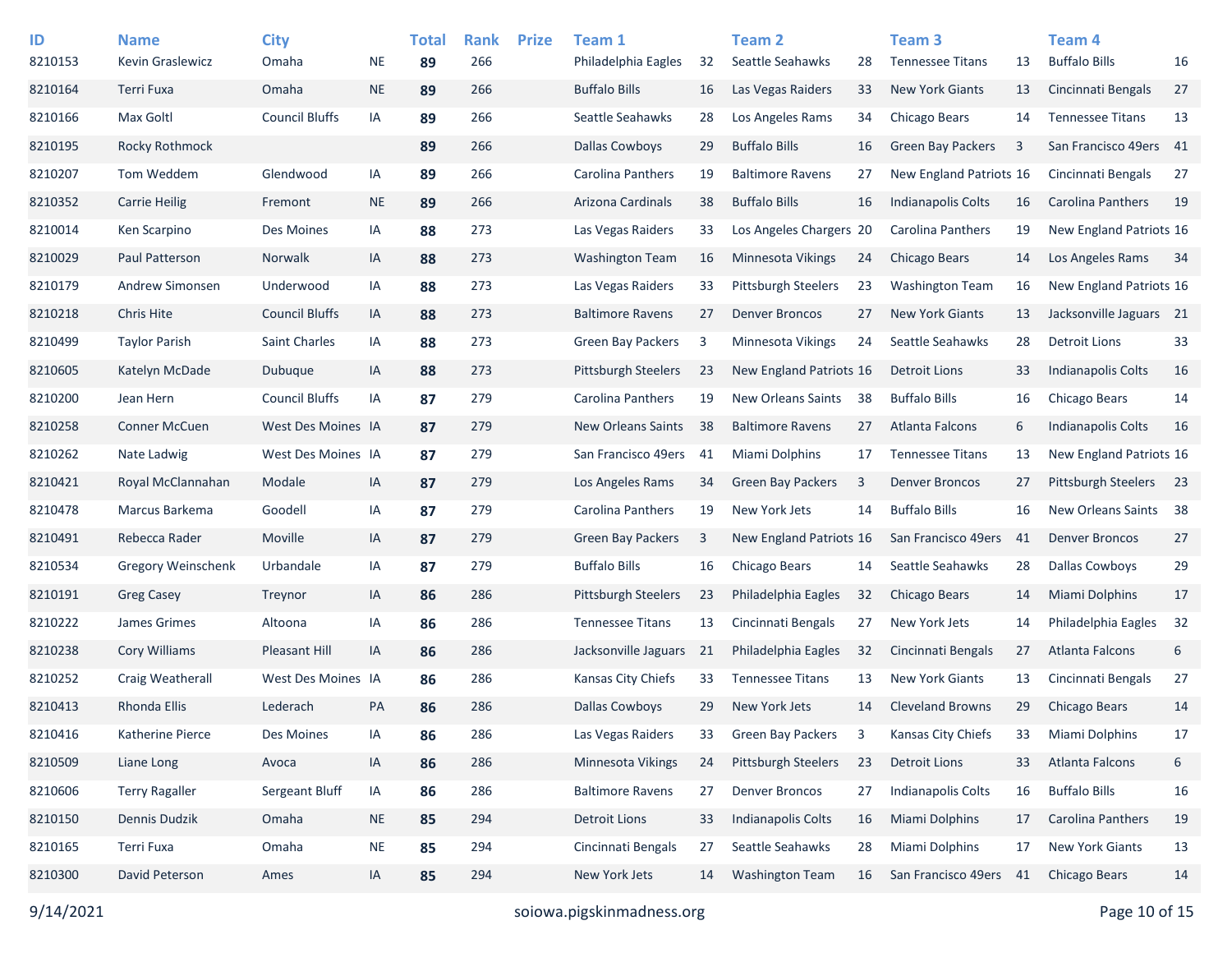| ID<br>8210355 | <b>Name</b><br><b>Taylor Hall</b> | <b>City</b><br>Shell Lake | WI        | <b>Total</b><br>85 | <b>Rank</b><br>294 | <b>Prize</b> | Team 1<br>Los Angeles Rams | 34 | Team <sub>2</sub><br><b>Indianapolis Colts</b> | 16 | <b>Team 3</b><br>Carolina Panthers | 19 | Team <sub>4</sub><br>New England Patriots 16 |    |
|---------------|-----------------------------------|---------------------------|-----------|--------------------|--------------------|--------------|----------------------------|----|------------------------------------------------|----|------------------------------------|----|----------------------------------------------|----|
| 8210414       | Thomas Wardlow                    | Waverly                   | IA        | 85                 | 294                |              | <b>Pittsburgh Steelers</b> | 23 | Atlanta Falcons                                | 6  | <b>Baltimore Ravens</b>            | 27 | <b>Dallas Cowboys</b>                        | 29 |
| 8210507       | David Canty                       | Sperry                    | ΙA        | 85                 | 294                |              | <b>Pittsburgh Steelers</b> | 23 | <b>Indianapolis Colts</b>                      | 16 | New York Jets                      | 14 | Philadelphia Eagles                          | 32 |
| 8210528       | David George                      | <b>Bondurant</b>          | IA        | 85                 | 294                |              | Chicago Bears              | 14 | <b>Miami Dolphins</b>                          | 17 | <b>Detroit Lions</b>               | 33 | Jacksonville Jaguars 21                      |    |
| 8210587       | Sean Atwater                      | West Burlington           | IA        | 85                 | 294                |              | Las Vegas Raiders          | 33 | <b>Tennessee Titans</b>                        | 13 | <b>Pittsburgh Steelers</b>         | 23 | <b>Washington Team</b>                       | 16 |
| 8210002       | Kim Beisser                       | West Des Moines IA        |           | 84                 | 302                |              | Cincinnati Bengals         | 27 | <b>Green Bay Packers</b>                       | 3  | Arizona Cardinals                  | 38 | <b>Buffalo Bills</b>                         | 16 |
| 8210194       | Jarrod Poore                      | Underwood                 | ΙA        | 84                 | 302                |              | Jacksonville Jaguars       | 21 | New England Patriots 16                        |    | Seattle Seahawks                   | 28 | Carolina Panthers                            | 19 |
| 8210237       | J. Jacquin                        | <b>Bondurant</b>          | IA        | 84                 | 302                |              | Carolina Panthers          | 19 | <b>Washington Team</b>                         | 16 | <b>Cleveland Browns</b>            | 29 | Los Angeles Chargers 20                      |    |
| 8210251       | Jeff Lyon                         | West Des Moines IA        |           | 84                 | 302                |              | Atlanta Falcons            | 6  | Kansas City Chiefs                             | 33 | <b>Tennessee Titans</b>            | 13 | Philadelphia Eagles 32                       |    |
| 8210263       | Chris Morgan                      | West Des Moines IA        |           | 84                 | 302                |              | Las Vegas Raiders          | 33 | New York Jets                                  | 14 | Chicago Bears                      | 14 | <b>Pittsburgh Steelers</b>                   | 23 |
| 8210292       | <b>Mark Miller</b>                | Ames                      | ΙA        | 84                 | 302                |              | <b>Washington Team</b>     | 16 | <b>Green Bay Packers</b>                       | 3  | <b>Denver Broncos</b>              | 27 | New Orleans Saints 38                        |    |
| 8210314       | <b>Eric Carlson</b>               | Sgt. Bluffs               | IA        | 84                 | 302                |              | <b>Tennessee Titans</b>    | 13 | Indianapolis Colts                             | 16 | Chicago Bears                      | 14 | San Francisco 49ers 41                       |    |
| 8210360       | Kathleen Rasmussen                | Sioux City                | ΙA        | 84                 | 302                |              | <b>Dallas Cowboys</b>      | 29 | <b>Denver Broncos</b>                          | 27 | New York Jets                      | 14 | Chicago Bears                                | 14 |
| 8210407       | Stephanie Campbell                | <b>Chagrin Falls</b>      | OH        | 84                 | 302                |              | <b>Buffalo Bills</b>       | 16 | Carolina Panthers                              | 19 | Seattle Seahawks                   | 28 | Jacksonville Jaguars 21                      |    |
| 8210424       | Royal McClannahan                 | Modale                    | IA        | 84                 | 302                |              | New England Patriots 16    |    | <b>Baltimore Ravens</b>                        | 27 | Seattle Seahawks                   | 28 | <b>New York Giants</b>                       | 13 |
| 8210496       | <b>Chris Wahlert</b>              | Peosta                    | IA        | 84                 | 302                |              | <b>Dallas Cowboys</b>      | 29 | <b>Washington Team</b>                         | 16 | <b>Pittsburgh Steelers</b>         | 23 | New England Patriots 16                      |    |
| 8210544       | <b>Elizabeth Beck</b>             | Ames                      | ΙA        | 84                 | 302                |              | <b>Washington Team</b>     | 16 | Jacksonville Jaguars                           | 21 | <b>Denver Broncos</b>              | 27 | Los Angeles Chargers 20                      |    |
| 8210007       | <b>Floyd Constant</b>             | West Des Moines IA        |           | 83                 | 314                |              | Chicago Bears              | 14 | <b>Washington Team</b>                         | 16 | <b>Dallas Cowboys</b>              | 29 | <b>Minnesota Vikings</b>                     | 24 |
| 8210151       | Laura Capeco                      | Omaha                     | <b>NE</b> | 83                 | 314                |              | New England Patriots 16    |    | Minnesota Vikings                              | 24 | Los Angeles Chargers 20            |    | Pittsburgh Steelers                          | 23 |
| 8210173       | lan Mass                          | <b>Council Bluffs</b>     | IA        | 83                 | 314                |              | Los Angeles Chargers 20    |    | <b>Washington Team</b>                         | 16 | <b>Chicago Bears</b>               | 14 | Kansas City Chiefs                           | 33 |
| 8210512       | Liane Long                        | Avoca                     | IA        | 83                 | 314                |              | Tampa Bay Buccanee 31      |    | Atlanta Falcons                                | 6  | <b>Detroit Lions</b>               | 33 | <b>Tennessee Titans</b>                      | 13 |
| 8210526       | Roy Fonza                         | Horseshoe Bend            | AR        | 83                 | 314                |              | Carolina Panthers          | 19 | San Francisco 49ers                            | 41 | <b>Miami Dolphins</b>              | 17 | <b>Atlanta Falcons</b>                       | 6  |
| 8210540       | Joe Uran                          | Soiux City                | ΙA        | 83                 | 314                |              | Green Bay Packers          | 3  | Arizona Cardinals                              | 38 | <b>Carolina Panthers</b>           | 19 | <b>Pittsburgh Steelers</b>                   | 23 |
| 8210584       | <b>Brady Oldag</b>                | Cedar Falls               | IA        | 83                 | 314                |              | <b>Atlanta Falcons</b>     | 6  | <b>Detroit Lions</b>                           | 33 | <b>Indianapolis Colts</b>          | 16 | Seattle Seahawks                             | 28 |
| 8210009       | <b>Steve Furtwangler</b>          | Clive                     | IA        | 82                 | 321                |              | Green Bay Packers          | 3  | Pittsburgh Steelers                            | 23 | Cincinnati Bengals                 | 27 | <b>Cleveland Browns</b>                      | 29 |
| 8210015       | Jeff Eldred                       | <b>Webster Groves</b>     | <b>MO</b> | 82                 | 321                |              | Cincinnati Bengals         | 27 | <b>Green Bay Packers</b>                       | 3  | Jacksonville Jaguars 21            |    | Tampa Bay Buccanee 31                        |    |
| 8210089       | <b>Barb Randolph</b>              | Gilbert                   | IA        | 82                 | 321                |              | Miami Dolphins             | 17 | Jacksonville Jaguars 21                        |    | New York Giants                    | 13 | Tampa Bay Buccanee 31                        |    |
| 8210192       | <b>Ted Roberts</b>                | <b>Council Bluffs</b>     | IA        | 82                 | 321                |              | <b>Detroit Lions</b>       | 33 | Pittsburgh Steelers                            | 23 | Los Angeles Chargers 20            |    | Atlanta Falcons                              | 6  |
| 8210354       | <b>Bob Hall</b>                   | Shell Lake                | WI        | 82                 | 321                |              | Kansas City Chiefs         | 33 | Atlanta Falcons                                | 6  | Dallas Cowboys                     | 29 | <b>Chicago Bears</b>                         | 14 |
| 8210401       | Dan Stein                         | Urbandale                 | IA        | 82                 | 321                |              | Minnesota Vikings          | 24 | <b>Tennessee Titans</b>                        | 13 | <b>Cleveland Browns</b>            | 29 | <b>Washington Team</b>                       | 16 |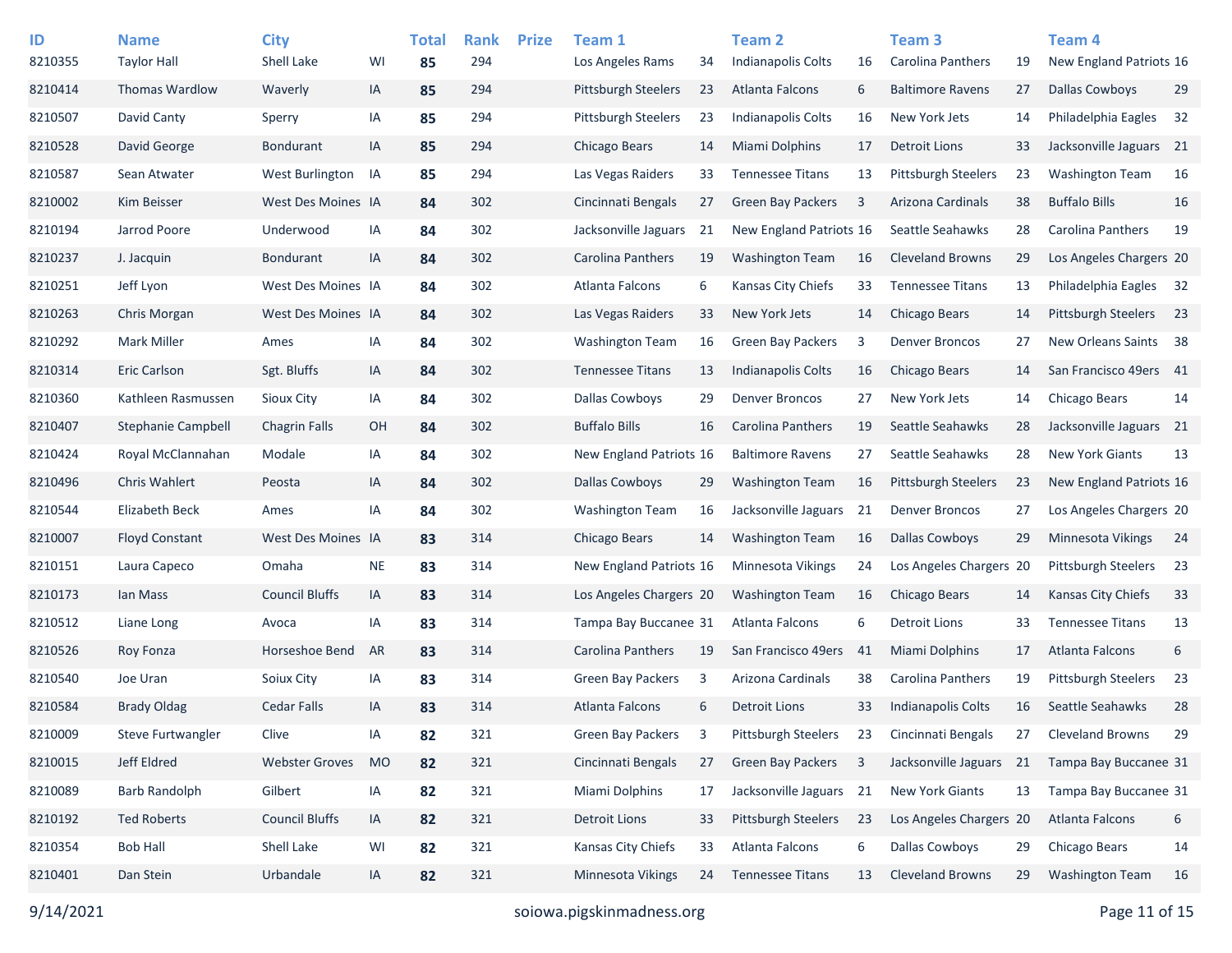| ID<br>8210411 | <b>Name</b><br>Mary F Rogowicki | <b>City</b><br>Tuckahoe | <b>NY</b> | <b>Total</b><br>82 | <b>Rank</b><br>321 | <b>Prize</b> | Team 1<br>Atlanta Falcons | 6  | <b>Team 2</b><br>Jacksonville Jaguars | 21 | Team <sub>3</sub><br>Seattle Seahawks | 28 | Team 4<br><b>Baltimore Ravens</b> | 27                      |
|---------------|---------------------------------|-------------------------|-----------|--------------------|--------------------|--------------|---------------------------|----|---------------------------------------|----|---------------------------------------|----|-----------------------------------|-------------------------|
| 8210443       | Tammi Vail                      | Rockford                | IL.       | 82                 | 321                |              | <b>Atlanta Falcons</b>    | 6  | <b>Pittsburgh Steelers</b>            | 23 | Los Angeles Chargers 20               |    | Las Vegas Raiders                 | 33                      |
| 8210485       | <b>Terry Main</b>               | urbandale               | IA        | 82                 | 321                |              | Los Angeles Rams          | 34 | Seattle Seahawks                      | 28 | Chicago Bears                         | 14 | Atlanta Falcons                   | 6                       |
| 8210022       | <b>Rick Spurr</b>               | Atlantic                | IA        | 81                 | 330                |              | New England Patriots 16   |    | <b>New York Giants</b>                | 13 | Jacksonville Jaguars                  | 21 | Tampa Bay Buccanee 31             |                         |
| 8210309       | Jim Clark                       | <b>Sioux City</b>       | IA        | 81                 | 330                |              | Los Angeles Rams          | 34 | <b>Denver Broncos</b>                 | 27 | New York Jets                         | 14 | Atlanta Falcons                   | 6                       |
| 8210337       | Judi Eyles                      | Ames                    | IA        | 81                 | 330                |              | Arizona Cardinals         | 38 | Los Angeles Chargers 20               |    | <b>Miami Dolphins</b>                 | 17 | Atlanta Falcons                   | 6                       |
| 8210412       | Jac Doran                       | Fort Dodge              | IA        | 81                 | 330                |              | Atlanta Falcons           | 6  | <b>Cleveland Browns</b>               | 29 | <b>Miami Dolphins</b>                 | 17 | <b>Dallas Cowboys</b>             | 29                      |
| 8210515       | <b>Freddie Deeds</b>            | Williamsburg            | IA        | 81                 | 330                |              | Indianapolis Colts        | 16 | Atlanta Falcons                       | 6  | Philadelphia Eagles                   | 32 | <b>Baltimore Ravens</b>           | 27                      |
| 8210517       | Jeri Lyn Bares                  | Oskaloosa               | IA        | 81                 | 330                |              | New York Jets             | 14 | <b>Pittsburgh Steelers</b>            | 23 | <b>Washington Team</b>                | 16 | Seattle Seahawks                  | 28                      |
| 8210546       | Joseph Owens                    | Altoona                 | IA        | 81                 | 330                |              | <b>Washington Team</b>    | 16 | Atlanta Falcons                       | 6  | <b>Baltimore Ravens</b>               | 27 | Philadelphia Eagles               | 32                      |
| 8210001       | Dennis Christensen              | West Des Moines IA      |           | 80                 | 337                |              | New England Patriots 16   |    | <b>New Orleans Saints</b>             | 38 | <b>Pittsburgh Steelers</b>            | 23 | <b>Green Bay Packers</b>          | $\overline{\mathbf{3}}$ |
| 8210020       | Gerry Swartbough                | Norwalk                 | IA        | 80                 | 337                |              | Chicago Bears             | 14 | Tampa Bay Buccanee 31                 |    | <b>Cleveland Browns</b>               | 29 | Atlanta Falcons                   | 6                       |
| 8210047       | Jan Spurr                       | Creston                 | IA        | 80                 | 337                |              | <b>Miami Dolphins</b>     | 17 | Carolina Panthers                     | 19 | <b>New York Giants</b>                | 13 | Tampa Bay Buccanee 31             |                         |
| 8210072       | <b>Steve Bock</b>               | Ames                    | IA        | 80                 | 337                |              | Carolina Panthers         | 19 | Philadelphia Eagles                   | 32 | <b>Buffalo Bills</b>                  | 16 | <b>New York Giants</b>            | 13                      |
| 8210519       | Heidi Komes                     | <b>Union Center</b>     | IA        | 80                 | 337                |              | <b>Tennessee Titans</b>   | 13 | Miami Dolphins                        | 17 | <b>Denver Broncos</b>                 | 27 | <b>Pittsburgh Steelers</b>        | 23                      |
| 8210596       | Mary Fitch                      | Ames                    | IA        | 80                 | 337                |              | Kansas City Chiefs        | 33 | New England Patriots 16               |    | <b>Green Bay Packers</b>              | 3  | Seattle Seahawks                  | 28                      |
| 8210084       | Kurt Kruger                     | Ames                    | IA        | 79                 | 343                |              | <b>Green Bay Packers</b>  | 3  | Dallas Cowboys                        | 29 | <b>Washington Team</b>                | 16 | Tampa Bay Buccanee 31             |                         |
| 8210158       | <b>Greg Simons</b>              | Lo Vista                | <b>NE</b> | 79                 | 343                |              | <b>Minnesota Vikings</b>  | 24 | Los Angeles Chargers 20               |    | Carolina Panthers                     | 19 | <b>Washington Team</b>            | 16                      |
| 8210316       | Sean Mendlik                    | <b>Sioux City</b>       | IA        | 79                 | 343                |              | Kansas City Chiefs        | 33 | <b>New York Giants</b>                | 13 | <b>Washington Team</b>                | 16 | Miami Dolphins                    | 17                      |
| 8210419       | Jenna Biegger                   | Polk City               | IA        | 79                 | 343                |              | <b>New York Giants</b>    | 13 | Cincinnati Bengals                    | 27 | <b>Kansas City Chiefs</b>             | 33 | Atlanta Falcons                   | 6                       |
| 8210465       | Kirtsin Koestler                | Norwalk                 | IA        | 79                 | 343                |              | <b>Buffalo Bills</b>      | 16 | Los Angeles Chargers 20               |    | <b>Denver Broncos</b>                 | 27 | <b>Indianapolis Colts</b>         | 16                      |
| 8210476       | Marcus Barkema                  | Goodell                 | IA        | 79                 | 343                |              | <b>New York Giants</b>    | 13 | <b>Washington Team</b>                | 16 | <b>Buffalo Bills</b>                  | 16 | Los Angeles Rams                  | 34                      |
| 8210500       | Jill Popham                     | Denison                 | IA        | 79                 | 343                |              | <b>New York Giants</b>    | 13 | Indianapolis Colts                    | 16 | Tampa Bay Buccanee 31                 |    | Carolina Panthers                 | 19                      |
| 8210505       | <b>Heather Dolan</b>            | Denver                  | IA        | 79                 | 343                |              | <b>Kansas City Chiefs</b> | 33 | <b>Indianapolis Colts</b>             | 16 | New England Patriots 16               |    | <b>Chicago Bears</b>              | 14                      |
| 8210568       | Jean Wulf                       | Davenport               | IA        | 79                 | 343                |              | Chicago Bears             | 14 | Indianapolis Colts                    | 16 | <b>Miami Dolphins</b>                 | 17 | Philadelphia Eagles               | 32                      |
| 8210267       | Mason Mumm                      | West Des Moines IA      |           | 78                 | 352                |              | New England Patriots 16   |    | <b>Denver Broncos</b>                 | 27 | Carolina Panthers                     | 19 | <b>Washington Team</b>            | 16                      |
| 8210220       | Wendy Hite                      | <b>Council Bluffs</b>   | IA        | 77                 | 353                |              | <b>Tennessee Titans</b>   | 13 | <b>Buffalo Bills</b>                  | 16 | Cincinnati Bengals                    | 27 | Jacksonville Jaguars 21           |                         |
| 8210259       | Jaime Ballesteros               | West Des Moines IA      |           | 77                 | 353                |              | New York Giants           | 13 | Chicago Bears                         | 14 | Jacksonville Jaguars                  | 21 | <b>Dallas Cowboys</b>             | 29                      |
| 8210326       | Debi Tilson                     | Plattsmouth             | <b>NE</b> | 77                 | 353                |              | <b>Tennessee Titans</b>   | 13 | Kansas City Chiefs                    | 33 | New York Jets                         | 14 | Miami Dolphins                    | 17                      |
| 8210463       | John Oler                       | <b>ANKENY</b>           | IA        | 77                 | 353                |              | Tampa Bay Buccanee 31     |    | <b>Cleveland Browns</b>               | 29 | Green Bay Packers                     | 3  | Chicago Bears                     | 14                      |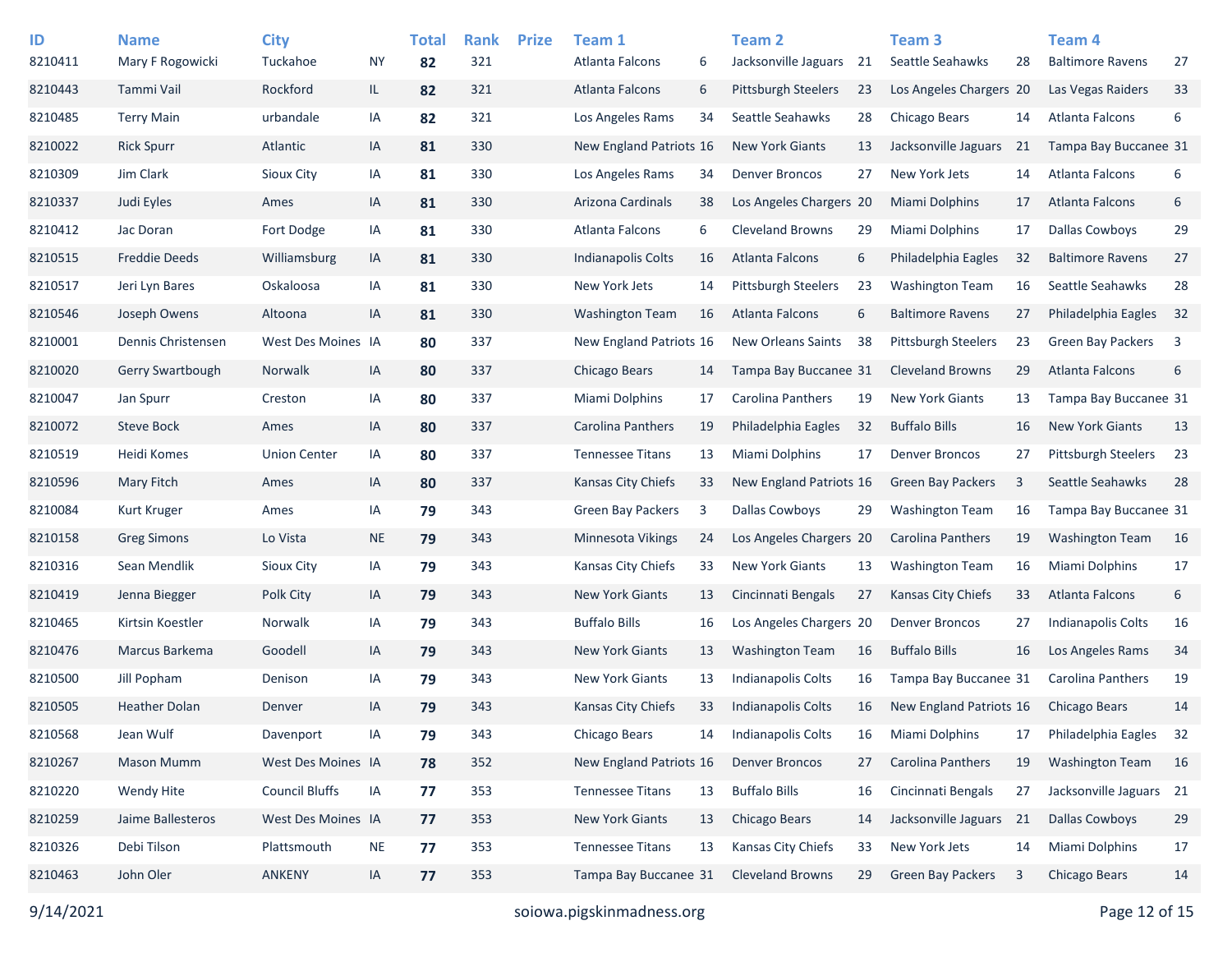| ID<br>8210469 | <b>Name</b><br><b>Phillip Strekal</b> | <b>City</b><br>Albany   | OH        | <b>Total</b><br>77 | <b>Rank</b><br>353 | <b>Prize</b> | Team 1<br>Las Vegas Raiders | 33 | <b>Team 2</b><br><b>Baltimore Ravens</b> | 27             | Team <sub>3</sub><br><b>Green Bay Packers</b> | 3  | Team <sub>4</sub><br>Chicago Bears | 14             |
|---------------|---------------------------------------|-------------------------|-----------|--------------------|--------------------|--------------|-----------------------------|----|------------------------------------------|----------------|-----------------------------------------------|----|------------------------------------|----------------|
| 8210506       | Carley Fransworth                     | Des Moines              | IA        | 77                 | 353                |              | Jacksonville Jaguars        | 21 | <b>Buffalo Bills</b>                     | 16             | Green Bay Packers                             | 3  | <b>Houston Texans</b>              | 37             |
| 8210530       | Catherine Luchte                      | <b>Colorado Springs</b> | CO        | 77                 | 353                |              | <b>Denver Broncos</b>       | 27 | <b>Green Bay Packers</b>                 | 3              | Los Angeles Chargers 20                       |    | Cincinnati Bengals                 | 27             |
| 8210562       | Justin Jacobs                         | Clarksville             | IA        | 77                 | 353                |              | Green Bay Packers           | 3  | Chicago Bears                            | 14             | <b>Dallas Cowboys</b>                         | 29 | Tampa Bay Buccanee 31              |                |
| 8210572       | Scott Moore                           | Missouri Valley         | IA        | 77                 | 353                |              | Chicago Bears               | 14 | New England Patriots 16                  |                | <b>Denver Broncos</b>                         | 27 | Los Angeles Chargers 20            |                |
| 8210335       | Judi Eyles                            | Ames                    | IA        | 76                 | 362                |              | Carolina Panthers           | 19 | <b>Indianapolis Colts</b>                | 16             | <b>Green Bay Packers</b>                      | 3  | New Orleans Saints                 | 38             |
| 8210426       | <b>Timothy Lynch</b>                  | <b>JOHNSTON</b>         | IA        | 76                 | 362                |              | Las Vegas Raiders           | 33 | <b>Buffalo Bills</b>                     | 16             | <b>New York Giants</b>                        | 13 | Chicago Bears                      | 14             |
| 8210446       | <b>Timothy Lightner</b>               | <b>Bettendorf</b>       | IA        | 76                 | 362                |              | New York Jets               | 14 | <b>Washington Team</b>                   | 16             | Miami Dolphins                                | 17 | <b>Dallas Cowboys</b>              | 29             |
| 8210522       | Loren Goettsch                        | Sioux City              | IA        | 76                 | 362                |              | <b>Tennessee Titans</b>     | 13 | Las Vegas Raiders                        | 33             | New York Jets                                 | 14 | New England Patriots 16            |                |
| 8210553       | Matthew Lundquist                     | Clive                   | IA        | 76                 | 362                |              | <b>Buffalo Bills</b>        | 16 | Jacksonville Jaguars                     | 21             | New England Patriots 16                       |    | <b>Pittsburgh Steelers</b>         | 23             |
| 8210003       | Tom Meneough                          | Des Moines              | IA        | 75                 | 367                |              | New England Patriots 16     |    | <b>Indianapolis Colts</b>                | 16             | <b>Cleveland Browns</b>                       | 29 | Chicago Bears                      | 14             |
| 8210039       | <b>Fletcher Spurr</b>                 | Norwalk                 | IA        | 75                 | 367                |              | Philadelphia Eagles         | 32 | <b>Tennessee Titans</b>                  | 13             | <b>Buffalo Bills</b>                          | 16 | <b>Chicago Bears</b>               | 14             |
| 8210048       | Jayson Spurr                          | Norwalk                 | IA        | 75                 | 367                |              | Chicago Bears               | 14 | <b>Dallas Cowboys</b>                    | 29             | <b>Indianapolis Colts</b>                     | 16 | <b>Buffalo Bills</b>               | 16             |
| 8210225       | James Grimes                          | Altoona                 | IA        | 75                 | 367                |              | Los Angeles Rams            | 34 | Green Bay Packers                        | 3              | Chicago Bears                                 | 14 | Minnesota Vikings                  | 24             |
| 8210264       | Chelsea Dexter                        | West Des Moines IA      |           | 75                 | 367                |              | Green Bay Packers           | 3  | Seattle Seahawks                         | 28             | Arizona Cardinals                             | 38 | Atlanta Falcons                    | 6              |
| 8210274       | <b>Matt Granzow</b>                   | West Des Moines IA      |           | 75                 | 367                |              | <b>Tennessee Titans</b>     | 13 | Minnesota Vikings                        | 24             | Atlanta Falcons                               | 6  | Philadelphia Eagles                | 32             |
| 8210319       | Jennifer Probasco                     | Lawton                  | IA        | 75                 | 367                |              | Kansas City Chiefs          | 33 | Indianapolis Colts                       | 16             | <b>Green Bay Packers</b>                      | 3  | Pittsburgh Steelers                | 23             |
| 8210330       | Carmie Hotchkiss                      | Sioux City              | IA        | 75                 | 367                |              | <b>Buffalo Bills</b>        | 16 | New England Patriots 16                  |                | <b>Cleveland Browns</b>                       | 29 | Chicago Bears                      | 14             |
| 8210336       | Judi Eyles                            | Ames                    | IA        | 75                 | 367                |              | <b>Baltimore Ravens</b>     | 27 | <b>Green Bay Packers</b>                 | 3              | <b>Washington Team</b>                        | 16 | <b>Cleveland Browns</b>            | 29             |
| 8210447       | Timothy Lightner                      | <b>Bettendorf</b>       | IA        | 75                 | 367                |              | Minnesota Vikings           | 24 | <b>Miami Dolphins</b>                    | 17             | New York Jets                                 | 14 | Los Angeles Chargers 20            |                |
| 8210591       | Julie Strum                           | Ames                    | IA        | 75                 | 367                |              | Indianapolis Colts          | 16 | <b>Carolina Panthers</b>                 | 19             | Cincinnati Bengals                            | 27 | <b>Tennessee Titans</b>            | 13             |
| 8210005       | <b>Keith Sandvig</b>                  | West Des Moines IA      |           | 74                 | 378                |              | <b>Miami Dolphins</b>       | 17 | Cincinnati Bengals                       | 27             | <b>Minnesota Vikings</b>                      | 24 | Atlanta Falcons                    | 6              |
| 8210018       | Andy Grovo                            | Waukee                  | IA        | 74                 | 378                |              | New England Patriots 16     |    | Indianapolis Colts                       | 16             | Dallas Cowboys                                | 29 | <b>Tennessee Titans</b>            | 13             |
| 8210154       | <b>Kate Graslewicz</b>                | Omaha                   | <b>NE</b> | 74                 | 378                |              | <b>Houston Texans</b>       | 37 | Los Angeles Chargers 20                  |                | New York Jets                                 | 14 | <b>Green Bay Packers</b>           | $\overline{3}$ |
| 8210157       | <b>Steve Goltl</b>                    | Omaha                   | <b>NE</b> | 74                 | 378                |              | <b>Green Bay Packers</b>    | 3  | Pittsburgh Steelers                      | 23             | Los Angeles Rams                              | 34 | Chicago Bears                      | 14             |
| 8210161       | John Seaman                           | Omaha                   | <b>NE</b> | 74                 | 378                |              | <b>Denver Broncos</b>       | 27 | <b>Indianapolis Colts</b>                | 16             | Miami Dolphins                                | 17 | New York Jets                      | 14             |
| 8210216       | <b>Chad Meyers</b>                    | Pacific Jet             | IA        | 74                 | 378                |              | <b>Buffalo Bills</b>        | 16 | Tampa Bay Buccanee 31                    |                | New York Jets                                 | 14 | <b>New York Giants</b>             | 13             |
| 8210260       | Kaylene Ballesteros                   | Indianola               | IA        | 73                 | 384                |              | New York Giants             | 13 | Green Bay Packers                        | $\overline{3}$ | Los Angeles Chargers 20                       |    | <b>Houston Texans</b>              | 37             |
| 8210433       | Nick Filipi                           | Ankeny                  | IA        | 73                 | 384                |              | Minnesota Vikings           | 24 | <b>Tennessee Titans</b>                  | 13             | <b>Carolina Panthers</b>                      | 19 | Miami Dolphins                     | 17             |
| 8210436       | Suzanne Dittmer                       | Des Moines              | IA        | 73                 | 384                |              | <b>Denver Broncos</b>       | 27 | <b>Green Bay Packers</b>                 | 3              | Cincinnati Bengals                            | 27 | <b>Washington Team</b>             | 16             |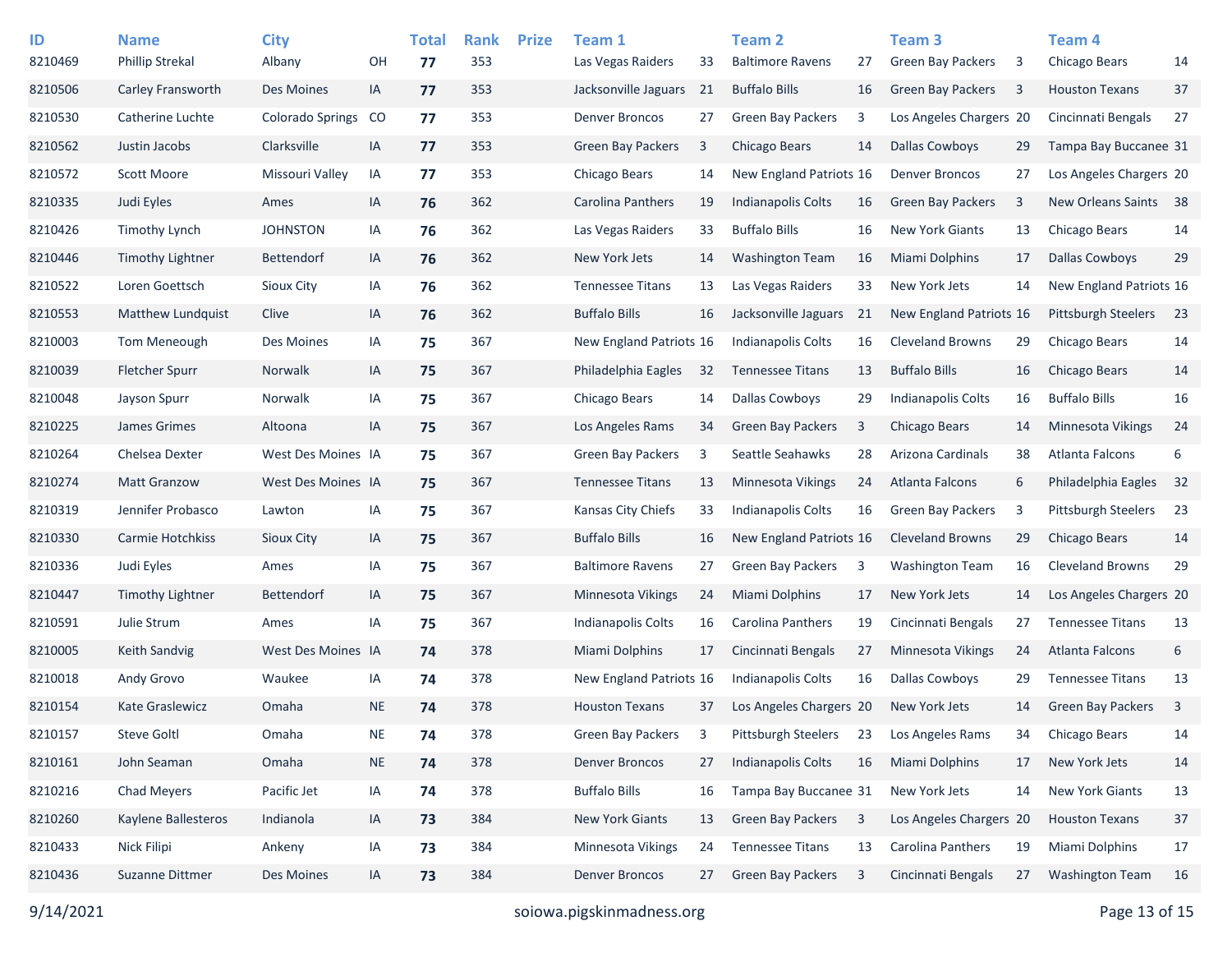| ID      | <b>Name</b>               | <b>City</b>             |           | <b>Total</b> | <b>Rank</b> | <b>Prize</b> | Team 1                     |    | Team 2                    |    | Team <sub>3</sub>          |      | <b>Team 4</b>              |                         |
|---------|---------------------------|-------------------------|-----------|--------------|-------------|--------------|----------------------------|----|---------------------------|----|----------------------------|------|----------------------------|-------------------------|
| 8210471 | Janet Smith               | Clive                   | ΙA        | 73           | 384         |              | San Francisco 49ers        | 41 | <b>Green Bay Packers</b>  | 3  | Atlanta Falcons            | 6    | Pittsburgh Steelers        | -23                     |
| 8210533 | Catherine Luchte          | <b>Colorado Springs</b> | CO        | 73           | 384         |              | Seattle Seahawks           | 28 | <b>Cleveland Browns</b>   | 29 | <b>Green Bay Packers</b>   | 3    | <b>Tennessee Titans</b>    | 13                      |
| 8210559 | <b>Chris Simmons</b>      | Fort Dodge              | IA        | 73           | 384         |              | Kansas City Chiefs         | 33 | New York Jets             | 14 | <b>Tennessee Titans</b>    | 13   | <b>New York Giants</b>     | 13                      |
| 8210563 | Sheri Partington          | Elkhart                 | IA        | 73           | 384         |              | <b>Baltimore Ravens</b>    | 27 | Chicago Bears             | 14 | <b>Carolina Panthers</b>   | 19   | <b>Tennessee Titans</b>    | 13                      |
| 8210607 | <b>Terry Ragaller</b>     | Sergeant Bluff          | IA        | 73           | 384         |              | New England Patriots 16    |    | Cincinnati Bengals        | 27 | Chicago Bears              | 14   | <b>Washington Team</b>     | 16                      |
| 8210303 | Mick Lefler               | Lawton                  | IA        | 72           | 392         |              | Atlanta Falcons            | 6  | <b>Cleveland Browns</b>   | 29 | Minnesota Vikings          | 24   | <b>Tennessee Titans</b>    | 13                      |
| 8210422 | Royal McClannahan         | Modale                  | IA        | 70           | 393         |              | Jacksonville Jaguars       | 21 | <b>Washington Team</b>    | 16 | Los Angeles Chargers 20    |      | <b>Tennessee Titans</b>    | 13                      |
| 8210461 | Gina McDonough            | Eddyville               | IA        | 70           | 393         |              | <b>Indianapolis Colts</b>  | 16 | <b>Baltimore Ravens</b>   | 27 | <b>New York Giants</b>     | 13   | <b>Chicago Bears</b>       | 14                      |
| 8210448 | <b>Bruce Barnett</b>      | Waterloo                | IA        | 69           | 395         |              | <b>Pittsburgh Steelers</b> | 23 | <b>New York Giants</b>    | 13 | Miami Dolphins             | 17   | New England Patriots 16    |                         |
| 8210025 | <b>Randy Spurr</b>        | Norwalk                 | IA        | 68           | 396         |              | Los Angeles Chargers 20    |    | New England Patriots 16   |    | <b>Cleveland Browns</b>    | 29   | <b>Green Bay Packers</b>   | $\overline{\mathbf{3}}$ |
| 8210254 | Nate Ladwig               | West Des Moines IA      |           | 67           | 397         |              | New York Jets              | 14 | <b>Indianapolis Colts</b> | 16 | Atlanta Falcons            | 6    | Tampa Bay Buccanee 31      |                         |
| 8210307 | Jeffrey Demetri           | Hinton                  | IA        | 67           | 397         |              | Seattle Seahawks           | 28 | Los Angeles Chargers 20   |    | Green Bay Packers          | 3    | <b>Washington Team</b>     | 16                      |
| 8210078 | Melissa Cruise            | Ames                    | IA        | 66           | 399         |              | <b>Green Bay Packers</b>   | 3  | Las Vegas Raiders         | 33 | Minnesota Vikings          | 24   | Atlanta Falcons            | 6                       |
| 8210302 | Marc Hein                 | Sioux City              | IA        | 66           | 399         |              | Chicago Bears              | 14 | <b>Miami Dolphins</b>     | 17 | Jacksonville Jaguars       | - 21 | New York Jets              | 14                      |
| 8210415 | Susan Wardlow             | Waverly                 | IA        | 66           | 399         |              | Atlanta Falcons            | 6  | Kansas City Chiefs        | 33 | <b>Green Bay Packers</b>   | 3    | <b>Minnesota Vikings</b>   | 24                      |
| 8210226 | <b>Melanie Devine</b>     | Des Moines              | IA        | 65           | 402         |              | <b>New York Giants</b>     | 13 | <b>Tennessee Titans</b>   | 13 | New England Patriots 16    |      | <b>Pittsburgh Steelers</b> | 23                      |
| 8210441 | <b>Curtis Hollebrands</b> | Clive                   | IA        | 65           | 402         |              | Atlanta Falcons            | 6  | <b>Buffalo Bills</b>      | 16 | Carolina Panthers          | 19   | <b>Minnesota Vikings</b>   | 24                      |
| 8210594 | <b>Richard Fitch</b>      | Ames                    | IA        | 65           | 402         |              | <b>Washington Team</b>     | 16 | <b>Indianapolis Colts</b> | 16 | <b>Carolina Panthers</b>   | 19   | Chicago Bears              | 14                      |
| 8210275 | <b>Blake Leonard</b>      | Stuart                  | IA        | 64           | 405         |              | Atlanta Falcons            | 6  | <b>Washington Team</b>    | 16 | <b>Tennessee Titans</b>    | 13   | <b>Cleveland Browns</b>    | 29                      |
| 8210479 | Alyssa Jensen             | Grimes                  | IA        | 64           | 405         |              | New York Jets              | 14 | <b>Minnesota Vikings</b>  | 24 | <b>Tennessee Titans</b>    | 13   | <b>New York Giants</b>     | 13                      |
| 8210163 | Lori Havck                | Omaha                   | <b>NE</b> | 63           | 407         |              | Chicago Bears              | 14 | Miami Dolphins            | 17 | <b>Buffalo Bills</b>       | 16   | New England Patriots 16    |                         |
| 8210198 | Brian Brockman            | Carson                  | IA        | 63           | 407         |              | <b>New York Giants</b>     | 13 | <b>Atlanta Falcons</b>    | 6  | <b>Indianapolis Colts</b>  | 16   | Seattle Seahawks           | 28                      |
| 8210427 | <b>Timothy Lynch</b>      | <b>JOHNSTON</b>         | IA        | 63           | 407         |              | Indianapolis Colts         | 16 | <b>New York Giants</b>    | 13 | Tampa Bay Buccanee 31      |      | <b>Green Bay Packers</b>   | $\overline{\mathbf{3}}$ |
| 8210597 | <b>Nick Fitch</b>         | Ames                    | IA        | 62           | 410         |              | New England Patriots 16    |    | Cincinnati Bengals        | 27 | <b>Buffalo Bills</b>       | 16   | <b>Green Bay Packers</b>   | - 3                     |
| 8210304 | John Nelsen               | Lawton                  | IA        | 61           | 411         |              | Green Bay Packers          | 3  | <b>Tennessee Titans</b>   | 13 | <b>Cleveland Browns</b>    | 29   | New England Patriots 16    |                         |
| 8210513 | Liane Long                | Avoca                   | IA        | 61           | 411         |              | Carolina Panthers          | 19 | New England Patriots 16   |    | Los Angeles Chargers 20    |      | Atlanta Falcons            | 6                       |
| 8210031 | Jeff Klocko               | Norwalk                 | IA        | 60           | 413         |              | Atlanta Falcons            | 6  | <b>Buffalo Bills</b>      | 16 | New York Jets              | 14   | Minnesota Vikings          | 24                      |
| 8210437 | Joseph Rose               | LOHRVILLE               | IA        | 60           | 413         |              | Jacksonville Jaguars       | 21 | Green Bay Packers         | 3  | New York Giants            | 13   | <b>Pittsburgh Steelers</b> | 23                      |
| 8210573 | <b>Scott Moore</b>        | Missouri Valley         | IA        | 59           | 415         |              | Miami Dolphins             | 17 | <b>Buffalo Bills</b>      | 16 | <b>Pittsburgh Steelers</b> | 23   | Green Bay Packers          | $\overline{\mathbf{3}}$ |
| 8210346 | Ron Pingel                | Spencer                 | IA        | 55           | 416         |              | Green Bay Packers          | 3  | Los Angeles Chargers 20   |    | <b>Buffalo Bills</b>       | 16   | <b>Indianapolis Colts</b>  | 16                      |